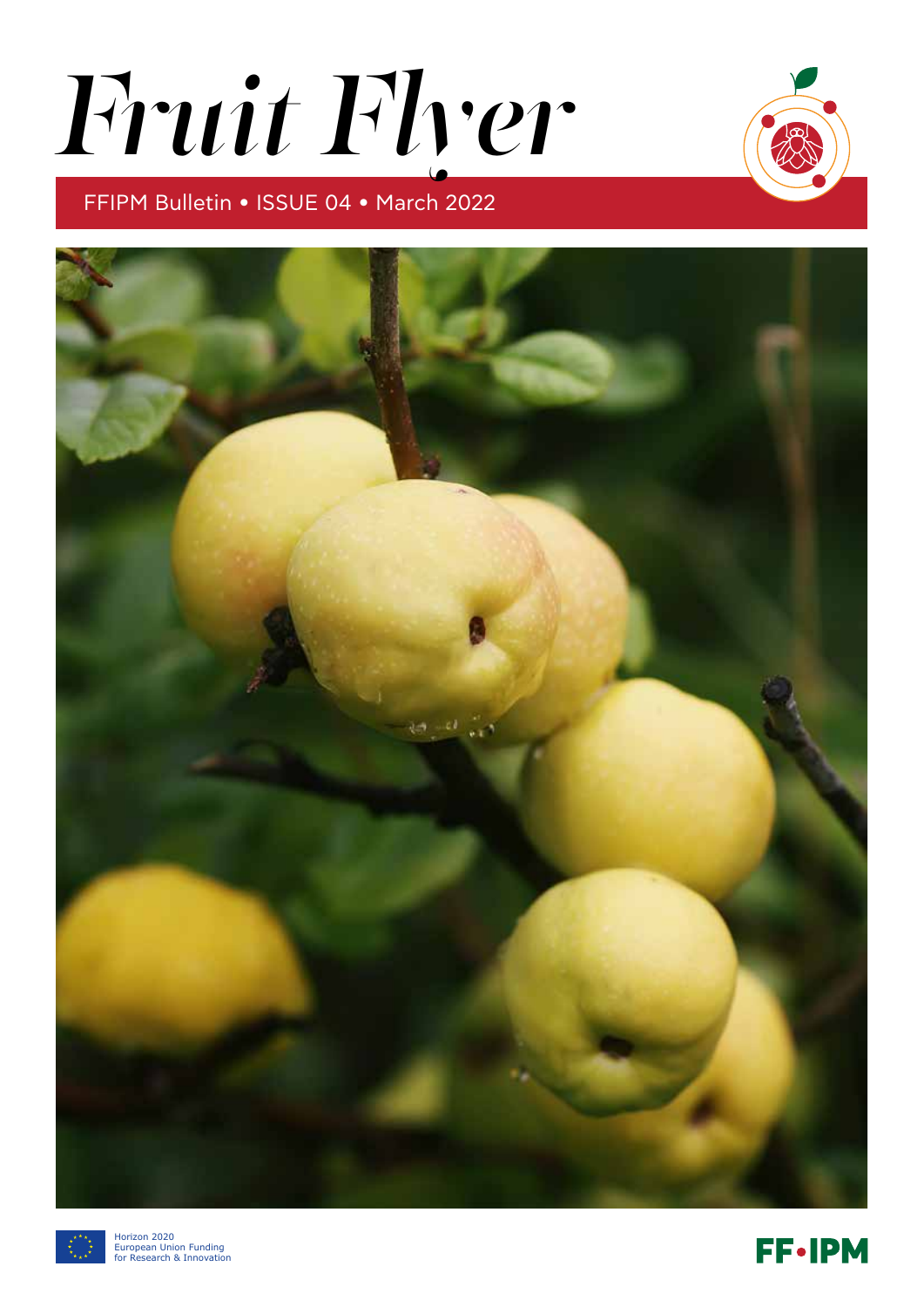

All rights reserved © 2020.

No part of this publication may be reproduced, stored in a retrieval system, stored in a database and / or published in any form or by any means, electronic, mechanical, photocopying, recording or otherwise, without the prior written permission of the publisher.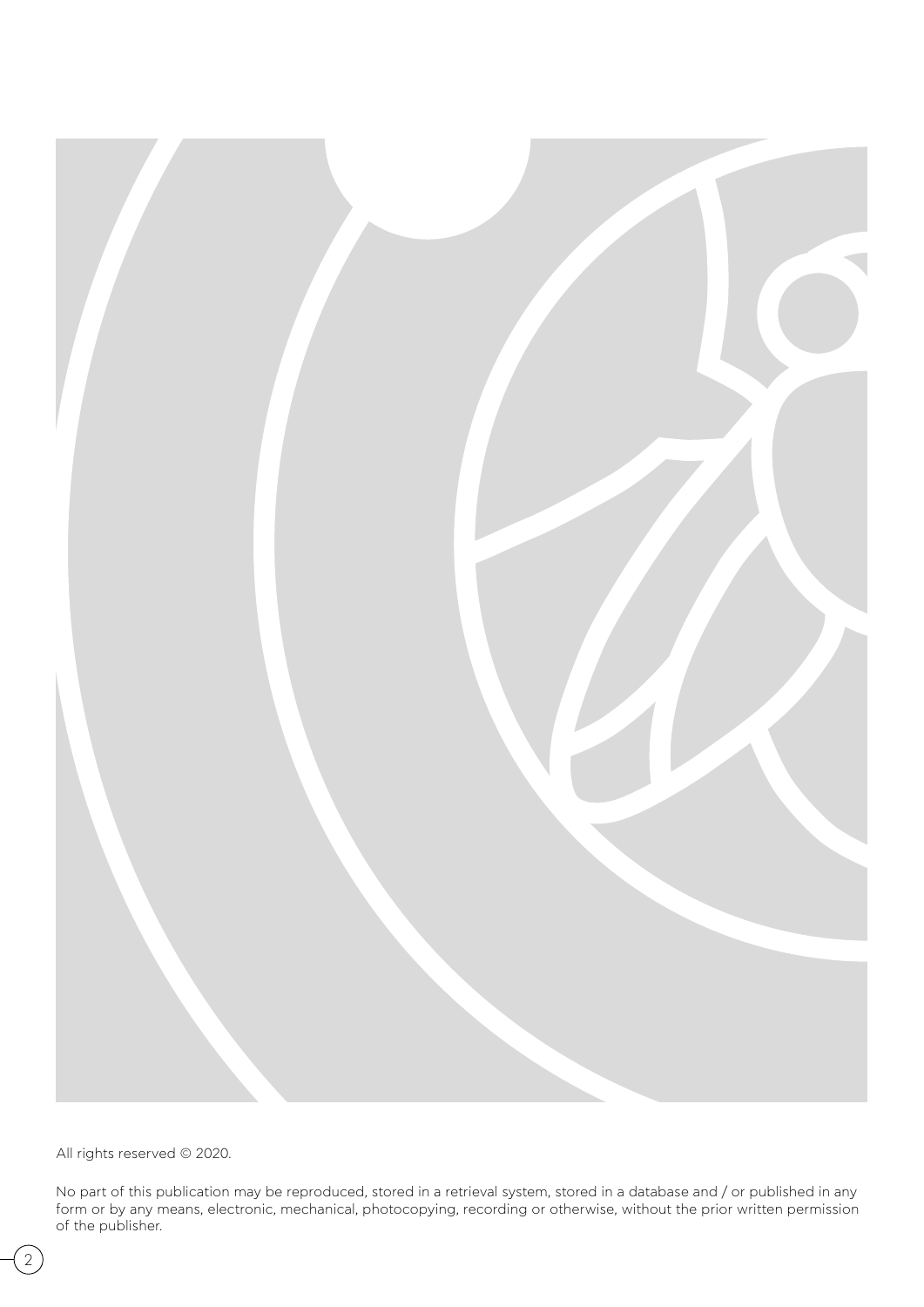#### table of contents





This is the fourth Newsletter Publication of the EU-funded research project FF-IPM, with the aim to protect fruit production and trade from threats posed by fruit flies.

The newsletter is published quarterly, highlighting the actions, news, progress related to the issue at hand.

Editor: University of Thessaly

Contributors: FF-IPM partners and experts

Editing & Graphic design: R&DO Ltd

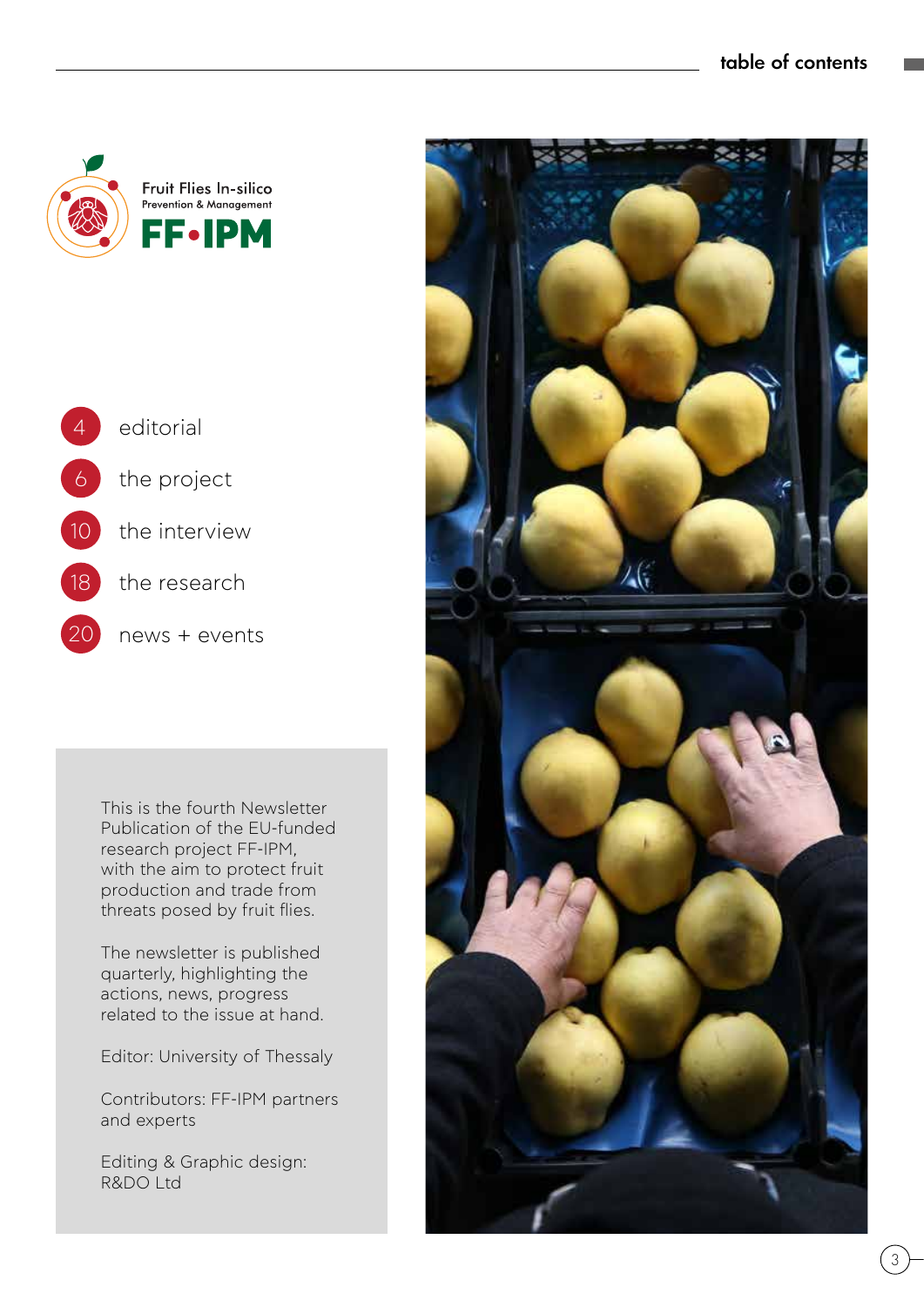



**Dr. Nikos T. Papadopoulos, PhD** Professor of Applied Entomology Director of Entomology + Agricultural Zoology Laboratory University of Thessaly

FF-IPM Project Manager

Rapid and reliable identification of a detected pest is considered of outmost importance for a fast response that can prohibit establishment and dispersion of invasive species. The recently developed multi-entry electronic key for adult fruit flies, from FF-IPM partner Royal Museum of Central Africa, is a major project output that will contribute in this direction. The key, which is available as a user's friendly mobile device app, has been evaluated by stakeholders and is currently freely available. An additional, similar key that focuses on African fruit fly species has become available recently, developed by the project F3 fruit flies free.

Next steps in our work, will be focused on the development of respective identification tools for fruit fly *larvae* that are frequently intercepted in European ports of entry. Working with and for the stakeholders, the FF-IPM project recently achieved another milestone, the deployment of an early detection tool in a European port of entry. Indeed, the e-trap developed by the Agricultural Research Organization of Israel has been installed in the port of Thessaloniki, Greece with the active involvement of the Regional Plant Protection Authorities. Interacting closely with our colleagues we expect comments and remarks regarding the adoption of the e-trap to further advance the tool.

*Working with and for the stakeholders, the FF-IPM project recently achieved another milestone, the deployment of an early detection tool in a European port of entry*

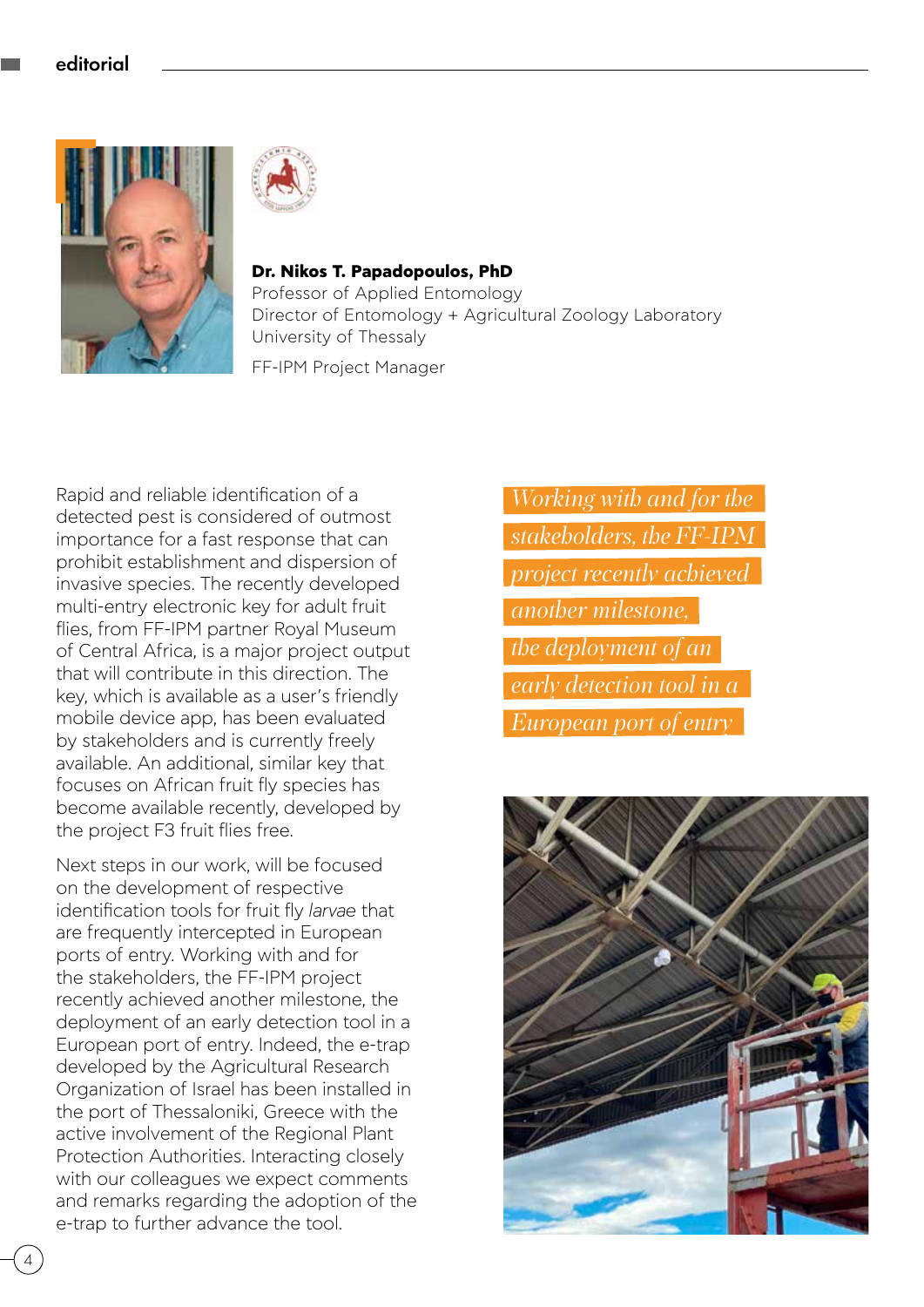In the current newsletter, Ana Larcher and Uli Schiefer continue their discussion with Dr. Wolfgang Reinert, Policy Officer for Plant Health at the European Commission (DG SANTE) focusing on how the trade and border controls at the EU level and how the DG SANTE is interlinked with other International Standard Setting Bodies, the DG Trade and border inspectors. The role of the European Commission and that of international organizations such as EPPO (European and Mediterranean Plant Protection Organization) and the IPPC (International Plant Protection Convention) is outlined.

The contribution of the FF-IPM project is expected to influence aspects related with regulation of imported consignment of fresh fruits and vegetables and with respective exports. Wolfgang outlines the importance of consultation with stakeholders for the DG SANTE and the

European Commission in general and thorough discussion on aspects related to plant health. Priorities and concerns of plant health are also discussed and the expectations from the FF-IPM project outlined. Finally, the importance (and the difficulties) related to the involvement of local communities and different stakeholder groups with FF-IPM for achieving the best results is analyzed.

The contribution of the FF-IPM project to climate change is also outlined in the current newsletter. In January 2022, we organized with Super Pest ([https://www.](https://www.superpests.eu/) [superpests.eu/](https://www.superpests.eu/)) and Optima ([https://](https://optima-h2020.eu/) [optima-h2020.eu/\)](https://optima-h2020.eu/) projects a webinar on "Modern tools for Integrated Management, in the new Era of Plant Protection". This was attended by more than 250 persons and generated an interesting discussion while establishing a framework for collaboration and interaction among the three projects.



Enjoy the 4th issue of the FF-IPM Newsletter!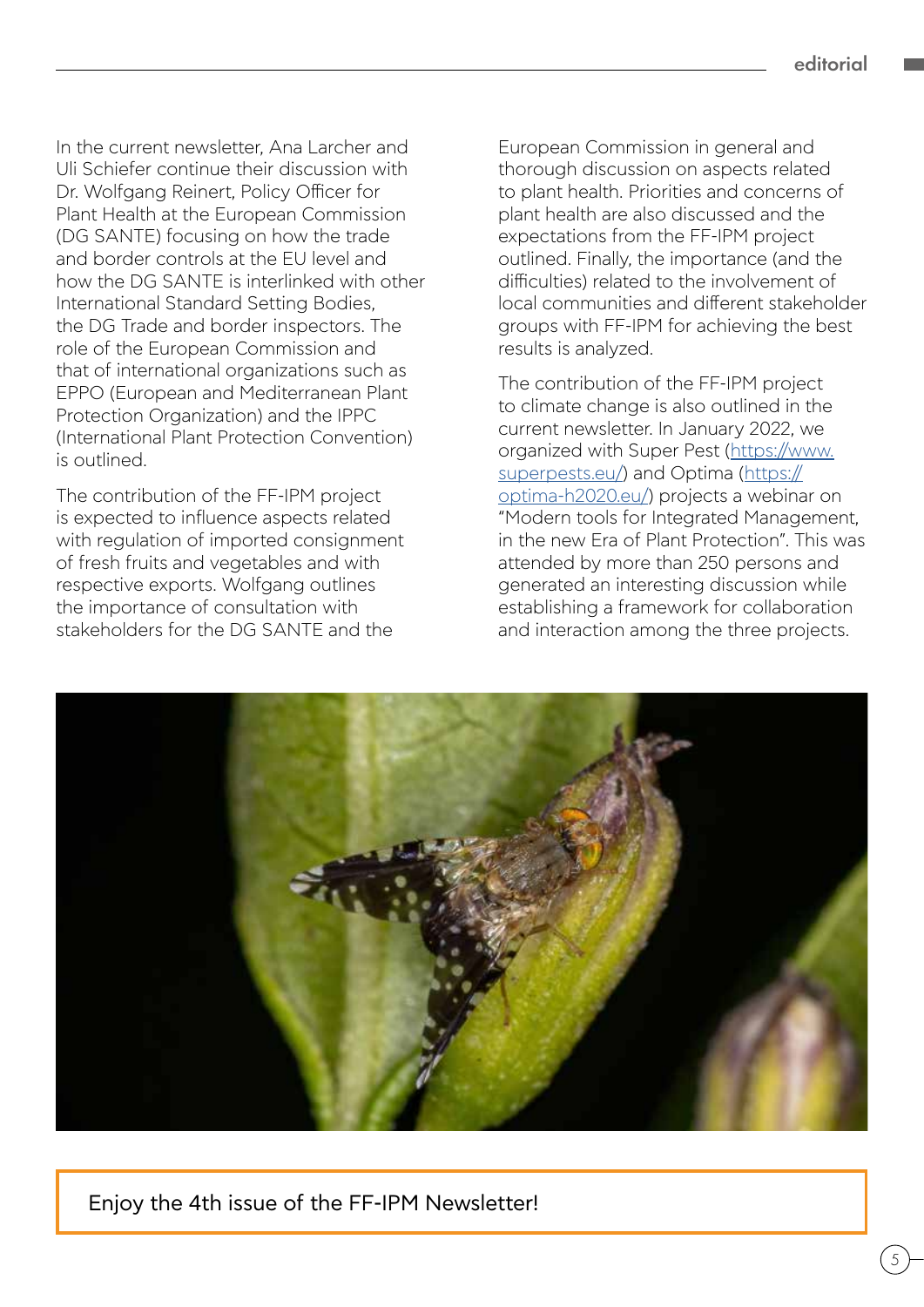# *Key important fruit flies EU & Key selected fruit flies Africa: Innovative apps for differentiation and recognition of fruit flies*

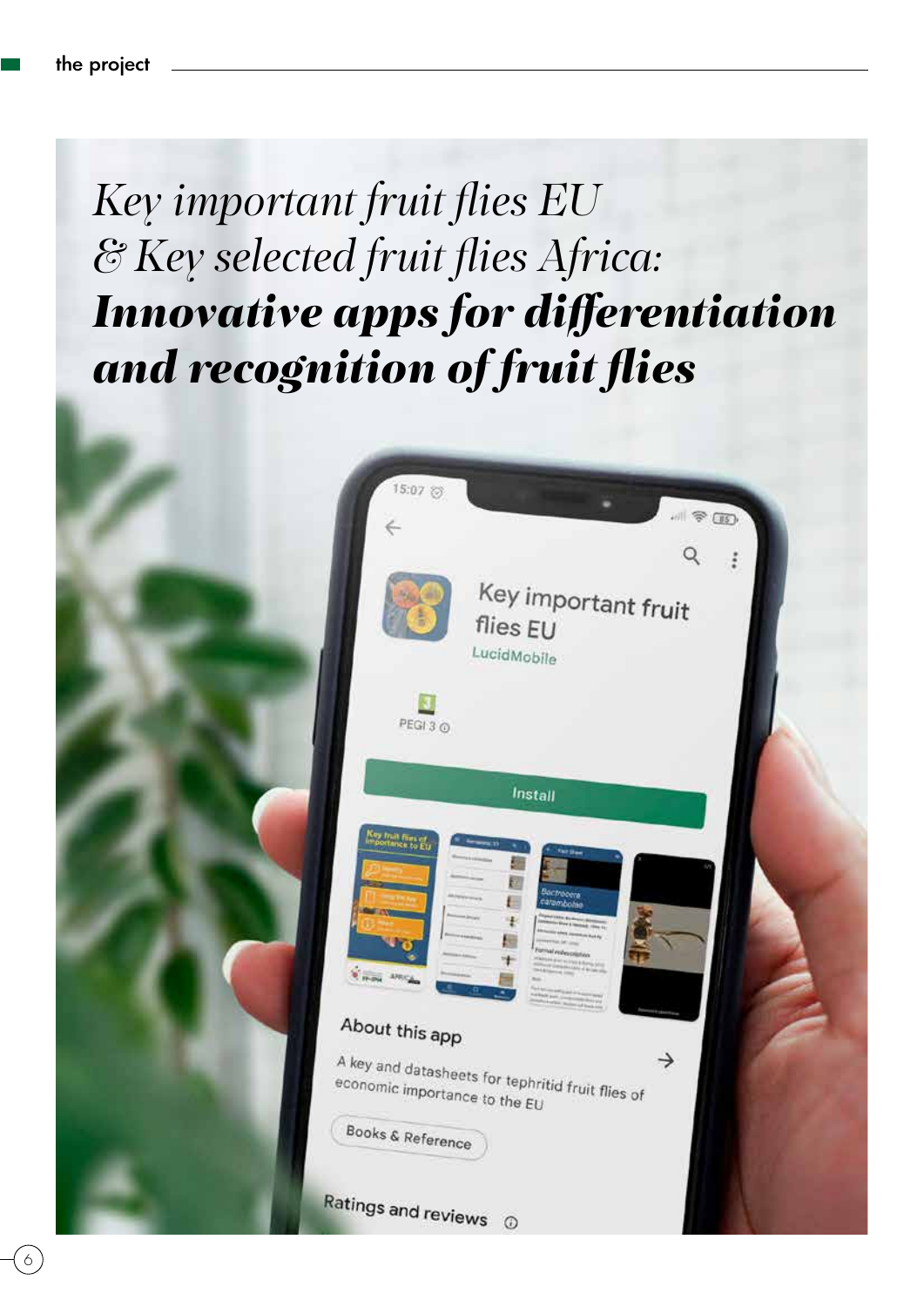The FF-IPM project targets three highly polyphagous fruit fly (FF) species (*Tephritidae*) that cause devastating losses in the fresh fruit producing industry, the Mediterranean fruit fly (*Ceratitis capitata*), the Oriental fruit fly (*Bactrocera dorsalis*) and the peach fruit fly (*B. zonata*). These pests pose an imminent threat to European horticulture.

One of the goals of FF-IPM is to produce rapid identification tools to intercept specimens in imported commodities and at processing industries. Rapid identification of fruit flies is crucial in preventing fruit flies from entering mainland EU territories and keeping the new populations at low levels of spreading

### *The key contains*

*characters to differentiate between adults of 23 fruit fly species of the subfamily Dacinae, that are determined as of economic significance to the European Union* 

#### **The algorithms at the service of identification!**

The first project research output/ service is a fact! At FF-IPM, we created an electronic multi-entry identification key for fruit flies that are considered of significance for quarantine measures in the EU. The key contains characters to differentiate between adults of 23 fruit fly species of the subfamily *Dacinae*, that are determined as of economic significance to the European Union and other associated regions. The short list of 23 species includes the three target fruit flies (*Bactrocera dorsalis, B. zonata* and *Ceratitis capitata*) of FF-IPM and several species closely related to these.

The key was composed after consultation with different potential end-users (NPPOs, the European Reference Laboratories for Insects and Mites, EPPO). In addition, for each species a condensed datasheet is provided with the basic information regarding morphology, biology, host range, distribution, impact, and management. The key is illustrated with high resolution images taken or cropped specifically for this purpose. Also, links to more extended information sources have been included for each species.

This multi-entry identification key fits within the Project F<sup>3</sup> Fruit Fly Free, a multi-collaborations project, project, funded by the WTO STDF, that aims to develop a regionally harmonized framework for development and implementation of recognized Pest Free Areas (PFAs) and Areas of Low Pest Prevalence (ALPPs) for regulated fruit fly pests of commercial fruit commodities in southern Africa (South Africa and Mozambique). The Project F3 Fruit Fly Free has created a key to the fruit flies in Africa of major economic significance.

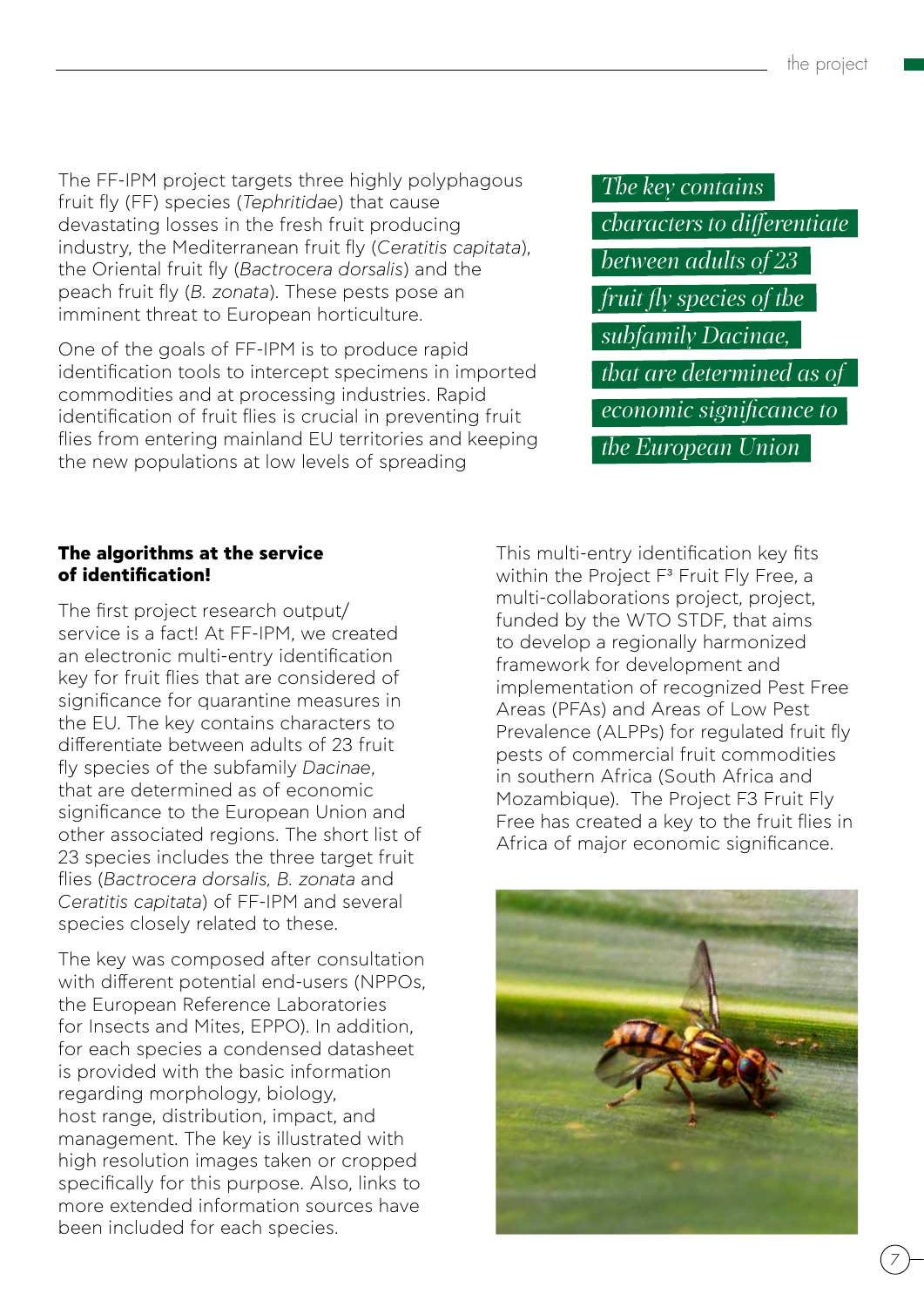

#### **Get the information you need at a glance!**

These two keys are now converted to mobile applications that can be installed on your smartphone and they are downloadable for free. Lucid, an Australian developer that has been active since 2013 and its work is dedicated to identification and diagnostic tools, created the two mobile applications which you can find in the different app stores through the following links:





#### **Key important fruit flies EU**

[https://play.google.com/store/](https://play.google.com/store/apps/details?id=com.lucidcentral.mobile.fruit_flies_ffipm) [apps/details?id=com.lucidcentral.](https://play.google.com/store/apps/details?id=com.lucidcentral.mobile.fruit_flies_ffipm) [mobile.fruit\\_flies\\_ffipm](https://play.google.com/store/apps/details?id=com.lucidcentral.mobile.fruit_flies_ffipm)

[https://apps.apple.com/app/](https://apps.apple.com/app/key-important-fruit-flies-eu/id1600191559) [key-important-fruit-flies-eu/](https://apps.apple.com/app/key-important-fruit-flies-eu/id1600191559) [id1600191559](https://apps.apple.com/app/key-important-fruit-flies-eu/id1600191559)



#### **Key selected fruit flies Africa**

[https://play.google.com/store/](https://play.google.com/store/apps/details?id=com.lucidcentral.mobile.fruit_flies_africa) [apps/details?id=com.lucidcentral.](https://play.google.com/store/apps/details?id=com.lucidcentral.mobile.fruit_flies_africa) [mobile.fruit\\_flies\\_africa](https://play.google.com/store/apps/details?id=com.lucidcentral.mobile.fruit_flies_africa)

[https://apps.apple.com/app/](https://apps.apple.com/app/key-selected-fruitflies-africa/id1600205756) [key-selected-fruitflies-africa/](https://apps.apple.com/app/key-selected-fruitflies-africa/id1600205756) [id1600205756](https://apps.apple.com/app/key-selected-fruitflies-africa/id1600205756)



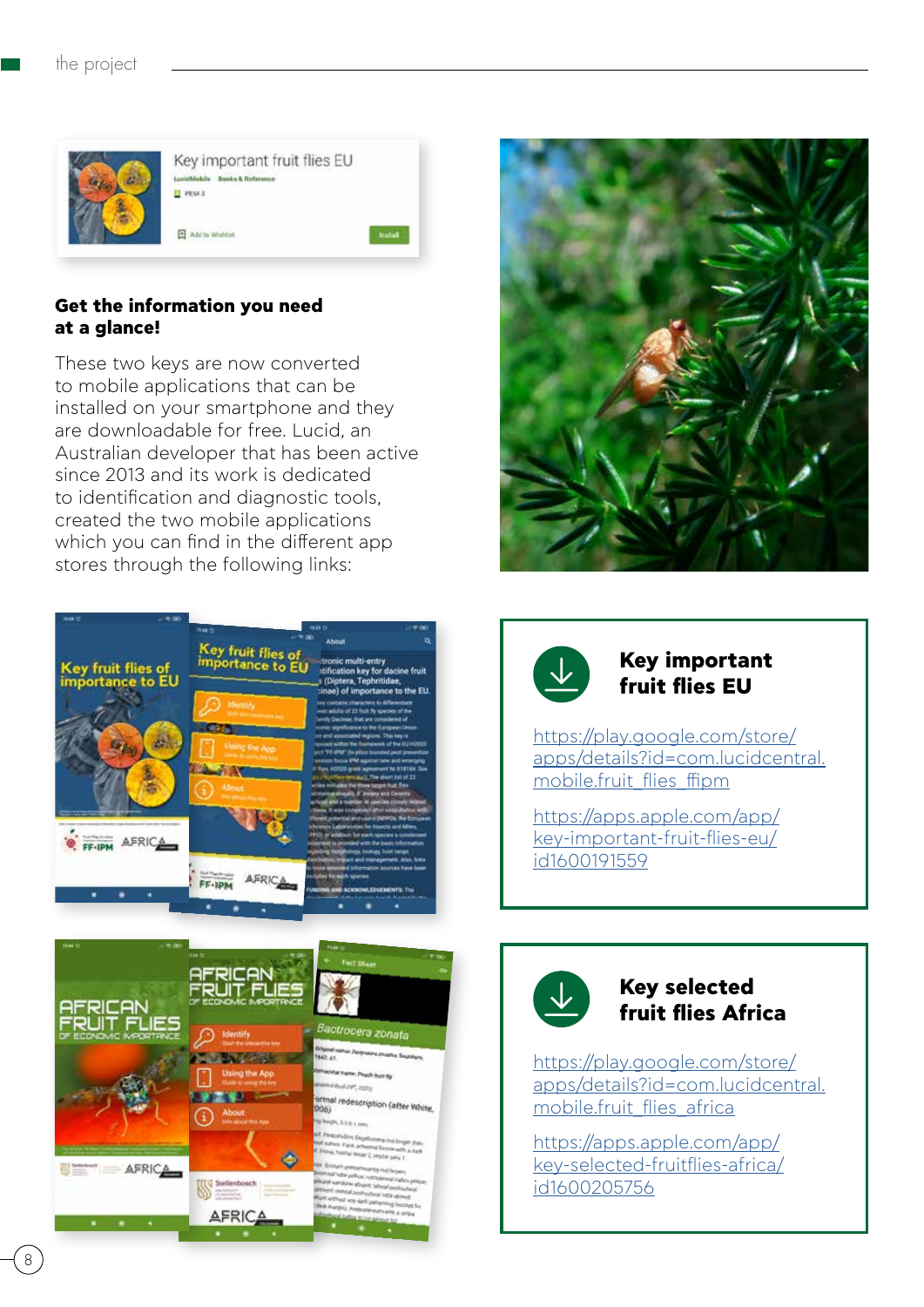Both apps are user friendly. Firstly, the key allows the characteristics (features) of the specimen to be entered in any order. The key then sorts out those taxa possessing the features selected, rejecting those that do not match. By progressively choosing additional features, the key will eventually narrow the results to just one or a few matching taxa.

So, you make selections via the Features list of the app and in the Selections list you can find the features you have answered. In the Remaining list you see the taxa matching your selections.

As you proceed through the key by choosing features to answer, the list of remaining taxa will be filtered to only those matching your selections. Each taxon in the key has a fact sheet and one or more images that you can access by just tapping on your screen.

#### **Help us make our apps better!**

For those interested, please have a look. We are always interested in feedback to improve the keys and to identify other parameters which concern you. You can send your comments to the following e-mail: [gpahlitz@gmail.com](mailto:gpahlitz@gmail.com).



DISCLAIMER: The key and fact sheets are made freely accessible. The authors take, however, no responsibility for any legal, economic or agricultural consequences by consequent actions or decisions made from using this key or fact sheets. The user is solely responsible for the scientific interpretation or any regulatory decision derived from information provided in this tool. It is recommended that the user seeks a professional identification confirmation should there be any far reaching decisions depending from identification made by using this tool.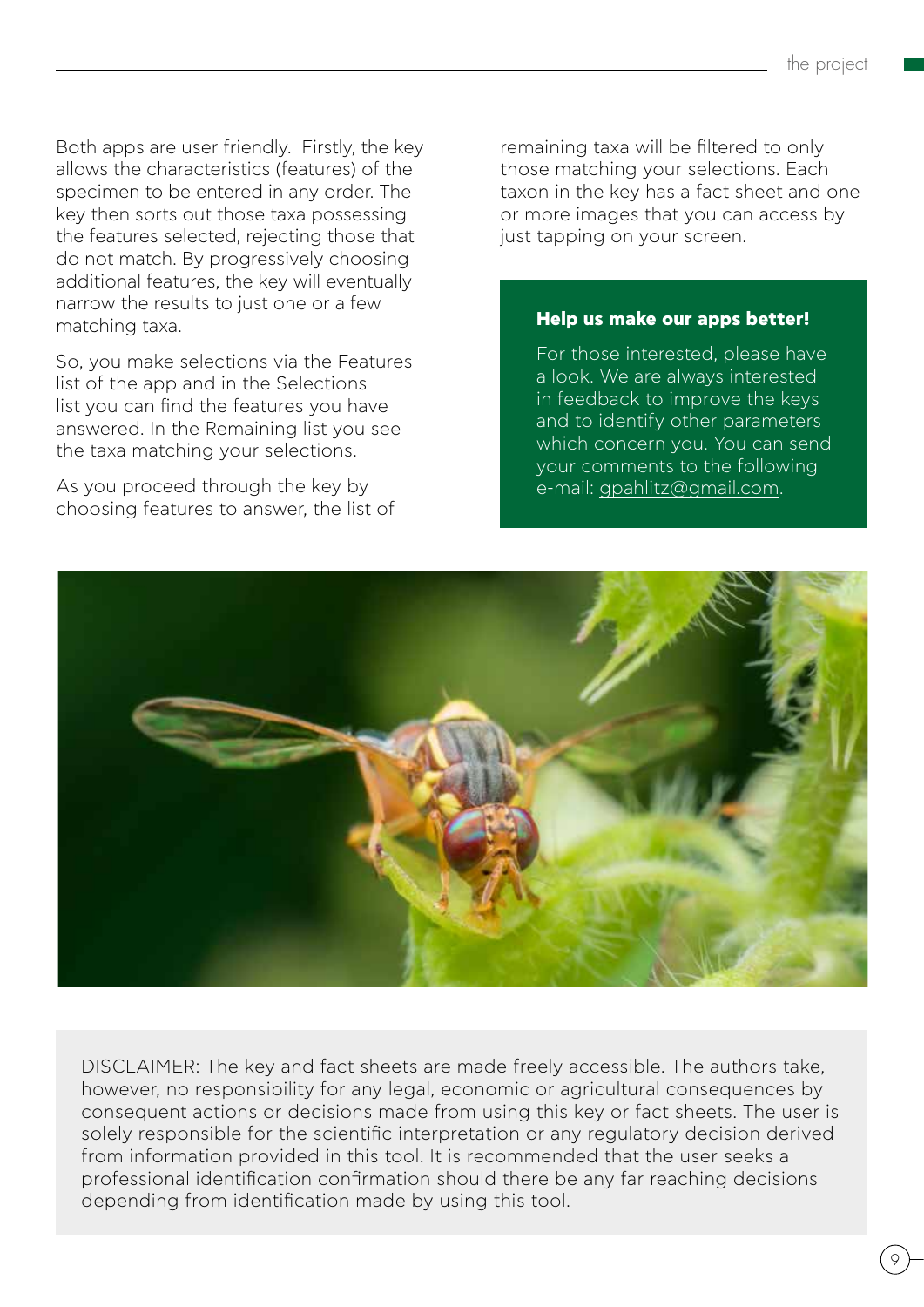# *Wolfgang Reinert (part 2)*

Interview by Ana Larcher Carvalho and Ulrich Schiefer



Wolfgang Reinert studied biology and specialized in ecology and soil biology and worked at the Julius Kühn-Institut – Bundesforschungsinstitut für Kulturpflanzen (JKI) which is the German Federal Research Centre for Cultivated Plants. He got his PhD in the area of microbiology in plant protection for grapevine. He then worked in an institute in plant breeding in Rhineland Palatinate before he moved to the unit for plant protection in the EC which deals with the assessment and approval for active substances for plant protection products.

For the last two years he has been working in the unit on plant health.

For the first part of the interview (Fruit flyer Bulletin #3), please follow this link: [https://](https://fruitflies-ipm.eu/news-and-events/newsletter/) [fruitflies-ipm.eu/news-and-events/newsletter/](https://fruitflies-ipm.eu/news-and-events/newsletter/)

*During the second part of the interview with W. Reinert, Policy Officer for Plant Health at the European Commission in the Directorate-General for Health and Food Safety (DG SANTE), we carried on our discussion on the role of DG SANTE and the connections to external organizations.* 

*This part of the interview focuses on the trade and border controls and how the DG SANTE is interlinked with other International Standard Setting Bodies, the DG Trade and border inspectors. The discussion concluded to the relevance with the goals of the FF-IPM H2020 project and how Mr. Reinert believes that our project may contribute to plant health and as a conclusion he reminds us of the importance (and the difficulties) related to the involvement of local communities and different stakeholder groups with IPM for getting the best results.*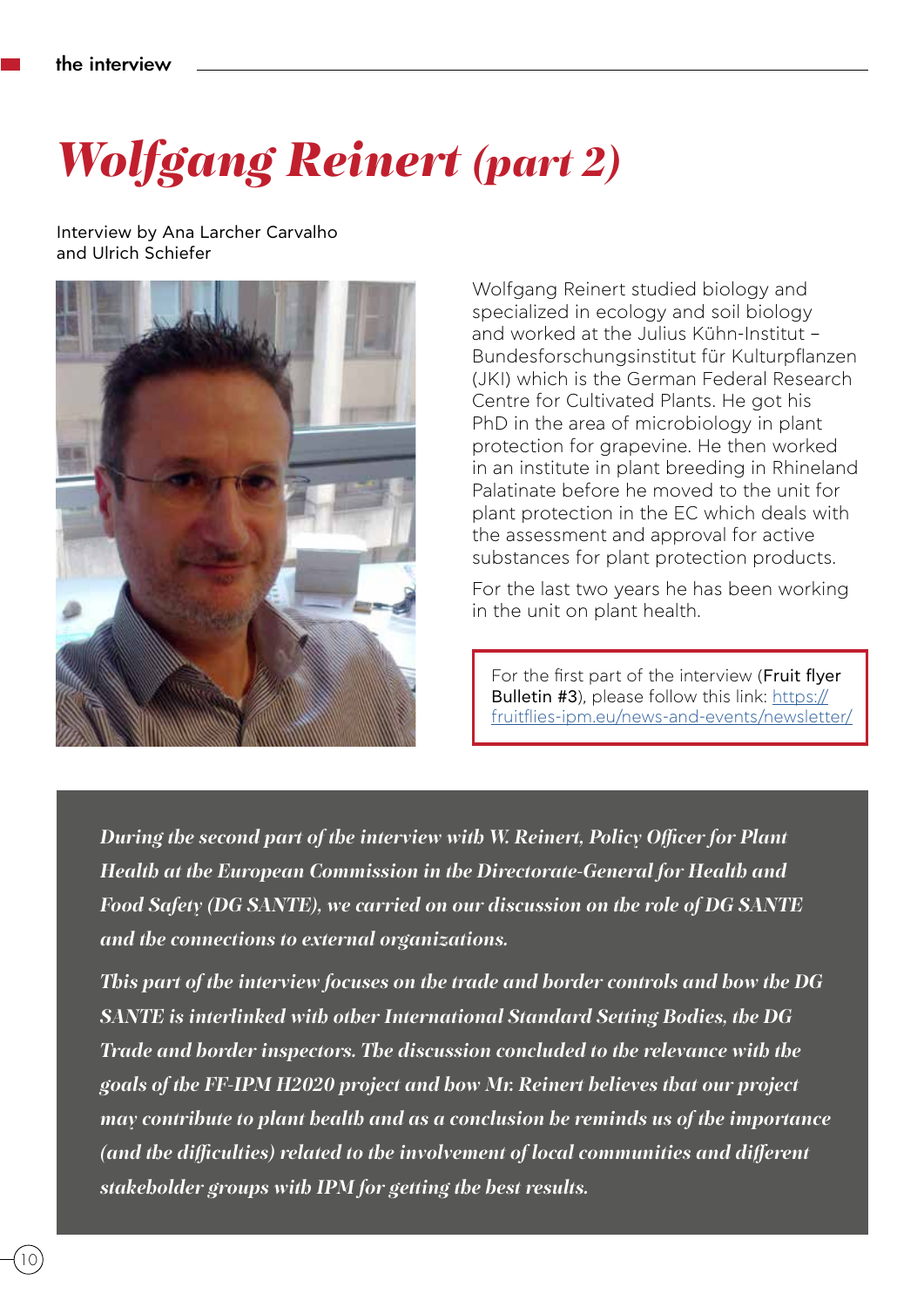# *We have quite intensive cooperation with EPPO and IPPC on a formal and on an informal level. The work is defined by*

*the treaty and depends on* 

*whether the Commission is* 

*representing the EU or not*

THE LINKS TO INTERNATIONAL STANDARD SETTING BODIES

#### What are the links to International Standard Setting bodies?

In the area of plant health, you have EPPO (European and Mediterranean Plant Protection Organization) and the IPPC (International Plant Protection Convention). The cooperation with international organizations and reference to international standards is key in our work. This is to make sure that the decisions we take can be explained to international trading partners because they also refer to these standards. Especially if we talk about ISPM (International Standards for Phytosanitary Measures) or EPPO standards which are always recognized by all the contracting parties.

We have quite intensive cooperation with EPPO and IPPC on a formal and on an informal level. The work is defined by the treaty and depends on whether the Commission is representing the EU or not. In the IPPC, the Commission is representing the EU. The EU is a contracting party of the IPPC and

therefore we are full members. In EPPO we have the status of an observer. The work with standards is reflecting this, as in our legislation we regularly refer to ISPM standards, as we are a contracting party in ISPM and participated in their drafting process.

As EPPO is mainly dealing with European matters and is consequently regularly invited to our expert meetings.

#### THE LINKS TO TRADE AND BORDER INSPECTIONS

Could you tell us more about the relationship with Directorate-General for Trade (DG Trade)? And inside DG Trade with which units do you dialogue with and what is the kind of work you do together?

The contact with DG Trade is on one side with the SPS procedure (Agreement on the Application of Sanitary and Phytosanitary Measures). The countries are usually notified through the SPS, via designated SPS contact points. So, the work on the respective files is shared with DG Trade, they have their say in that, and they will take the points when there are meetings with World Trade Organization (WTO) in Geneva.

#### Do you have a kind of trade impact assessment of the measures or is it DG Trade that does this?

I am not aware of any guidance on a formal trade impact assessment. In the internal discussions, DG Trade will have their say on our measures. Naturally they also have their stakeholders: Third countries which are not happy with the measures we suggest make sure that not only we get to know this but also DG Trade.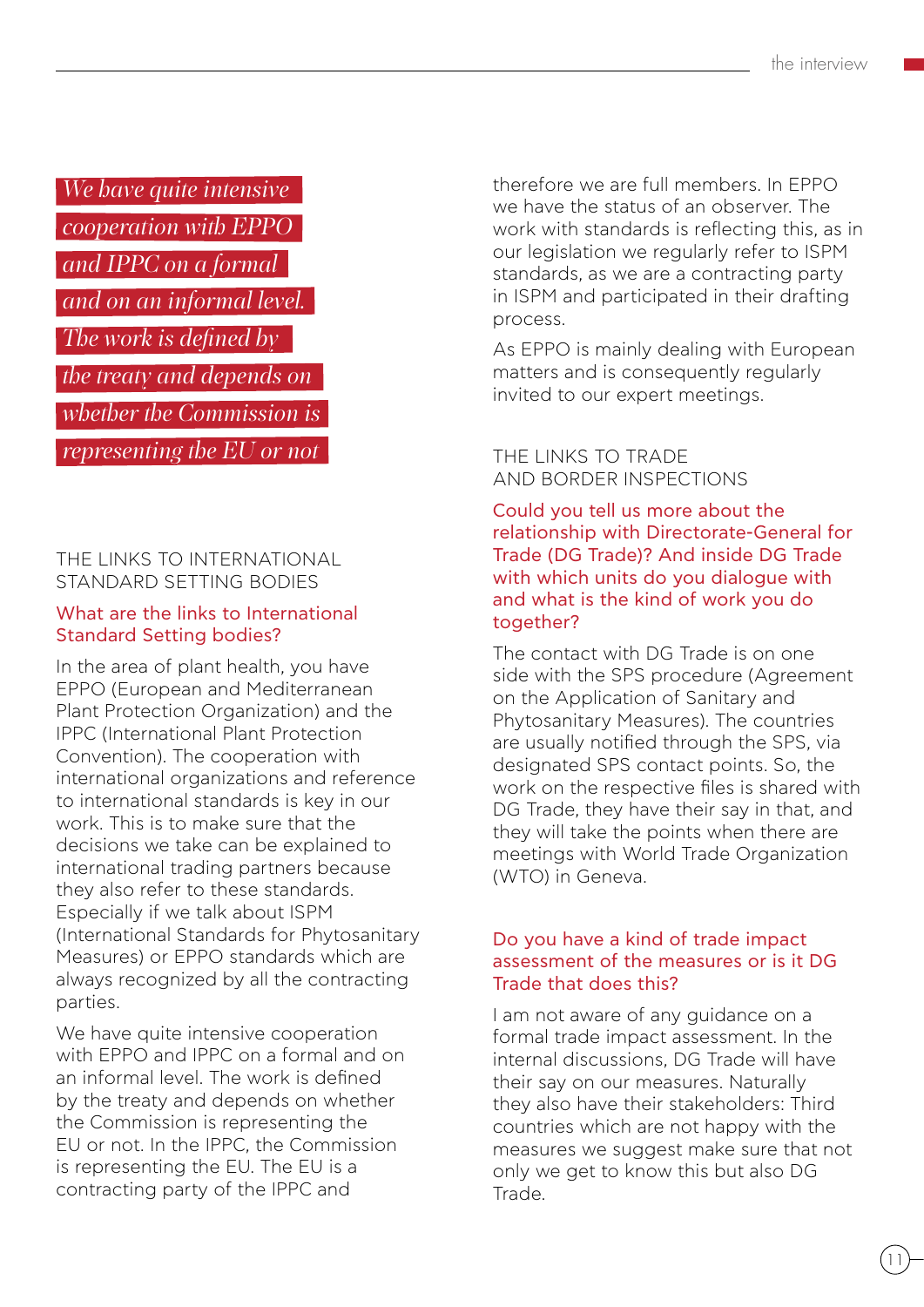#### So, third countries' consultation is only with DG Trade?

Third countries consultation is through the SPS procedure, so that is with DG Trade, but we are an open system, so for any stakeholders it is easy to bring forward their points through additional channels.

From the Commission's point of view everybody who is not in the Commission is a stakeholder. They know that they may contact the Commission services and the technical units at any time. If you are working on a measure, you may get some comments as soon as the draft gets out or you are contacted. Not only stakeholder consultation but also the communication about stakeholder consultation and transparency are therefore extremely important.

Regarding trade and the importation of products, do you work with border inspectors and with the procedures they use to identify the flies? I am asking this because there is always a lot of discussion if the fruit flies or eggs or larvae that are detected are alien fruit flies or not. And how you can be sure that is not Mediterranean fruit fly (*Ceratitis capitata*)? Because this can have a negative impact on the exporters. In the reports we see a lot of *Ceratitis* species. If you go to the species level in the list, how do you go from there to the implementation side?

We do not offer any expertise in this field. and we do not, from the Commission side, offer a process to harmonize different views. We have, under different pieces of our legislation, reference laboratories. There are national reference laboratories financed by the Member States, and, as a complement, we finance a network of European reference laboratories. It is the duty of these reference laboratories to make sure that there is proficiency testing on testing methods and testing standards. We agree for EU purposes on certain

*We agree for EU purposes on certain methods, diagnostic protocols, standards which are recognized by all Member States*

methods, diagnostic protocols, standards which are recognized by all Member States.

We have to be aware that not all the Member States have the same amount of resources to spend when it comes to have experts in taxonomy or taxonomic knowledge for more seldom taxonomic groups available.

When Member States at border controls cannot determine certain specimens to species level, they may use higher taxa in some cases, where that is provided for in the legislation. It is sometimes difficult to determine everything at the species level, for instance, if you find larvae or eggs, and then a higher taxonomic level would be used. So, if Member States find e.g. larvae of *Bactrocera* they have the possibility to take action.

But under the legal construction of plant health inspection of plants entering the EU is not the competency of the Union but of the Member States. Member States do controls at the border inspection posts according to our harmonized rules and schema. There is a regulation on official controls, how you carry them out, at what intervals, what you must provide and so on. But the control itself, and the results, and if they send back a consignment, that is the decision of the Member States.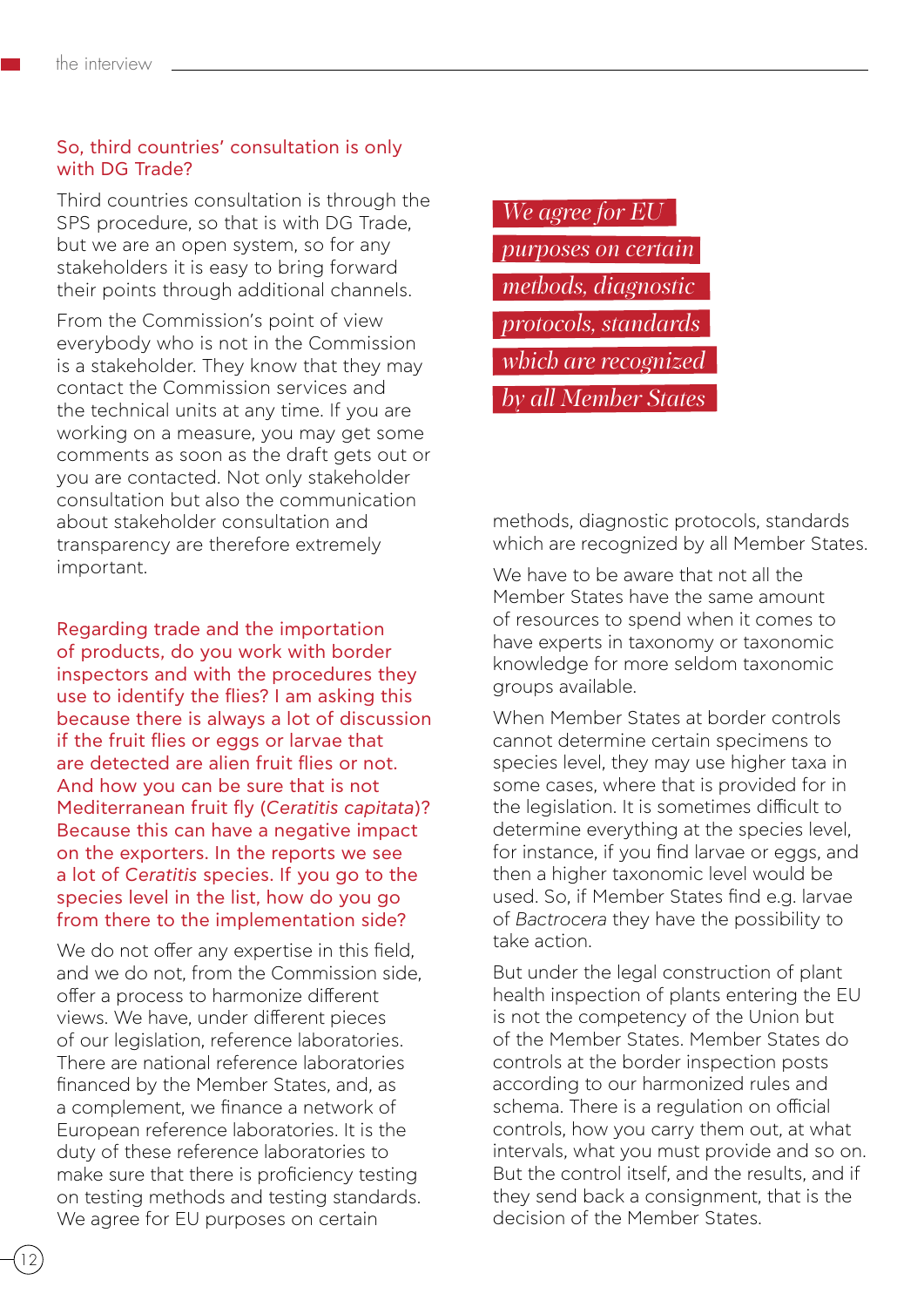#### Are there harmonized protocols for sampling?

Yes, there are several sets of protocols. Sometimes you have a PM (Phytosanitary Measure of IPPC) protocol, sometimes you have an EPPO standard, and sometimes you have something from our legislation. We at DG SANTE do usually not establish these protocols. We rather fall back on existing standards.

#### Now, if I wanted to find out what is the protocol for sampling say mangos from Senegal, because that is what the producers ask. Because they take samples and don't find anything, and then the importing countries do it and they find something. How can they know what the protocols are on the EC site?

There is legislation on official phytosanitary controls when goods are imported into the EU. In case a consignment is intercepted because a quarantine pest was found, the owner of the consignment gets a report. If they require some more details, they can contact the authorities of the Member State, which intercepted the goods.



#### In each Member State?

Yes, in each Member State. In some areas there are harmonized protocols. You could contact the competent authorities, to get some more information in such specific cases. For more general questions, you could as well contact our unit, either directly or online through the 'Europe Direct Contact Center'.

#### POLICY COHERENCE AND STAKEHOLDER CONSULTATION

#### How do you ensure policy coherence between plant protection, plant health and food law within the EU?

In the Commission there are strong mechanisms to ensure that nothing goes out as an official document that is not intensively discussed internally. There are procedures in DG SANTE for internal consultation and for inter DGs consultation. These are very formal and lengthy processes, but they ensure that everybody who needs to comment on any initiative has the possibility to do so. That is the position within the Commission. For other institutions in plant health, we have a direct link with the European Council. Legislation exists with shared competencies between the Commission and the Member States or with exclusive competencies of the Member States.

There is a kind of mosaic, it is necessary that the Commission and the Member States have a good understanding of what the other parties do and that there is a lot of consultation. The strongest working relationship is with the Council.

The link between the Commission, the European Parliament and the Council is guaranteed by the fact that all the legislation we are dealing with in our daily work falls under the comitology procedure. In the fields of plant health and plant protection, any legal draft which is produced by the Commission,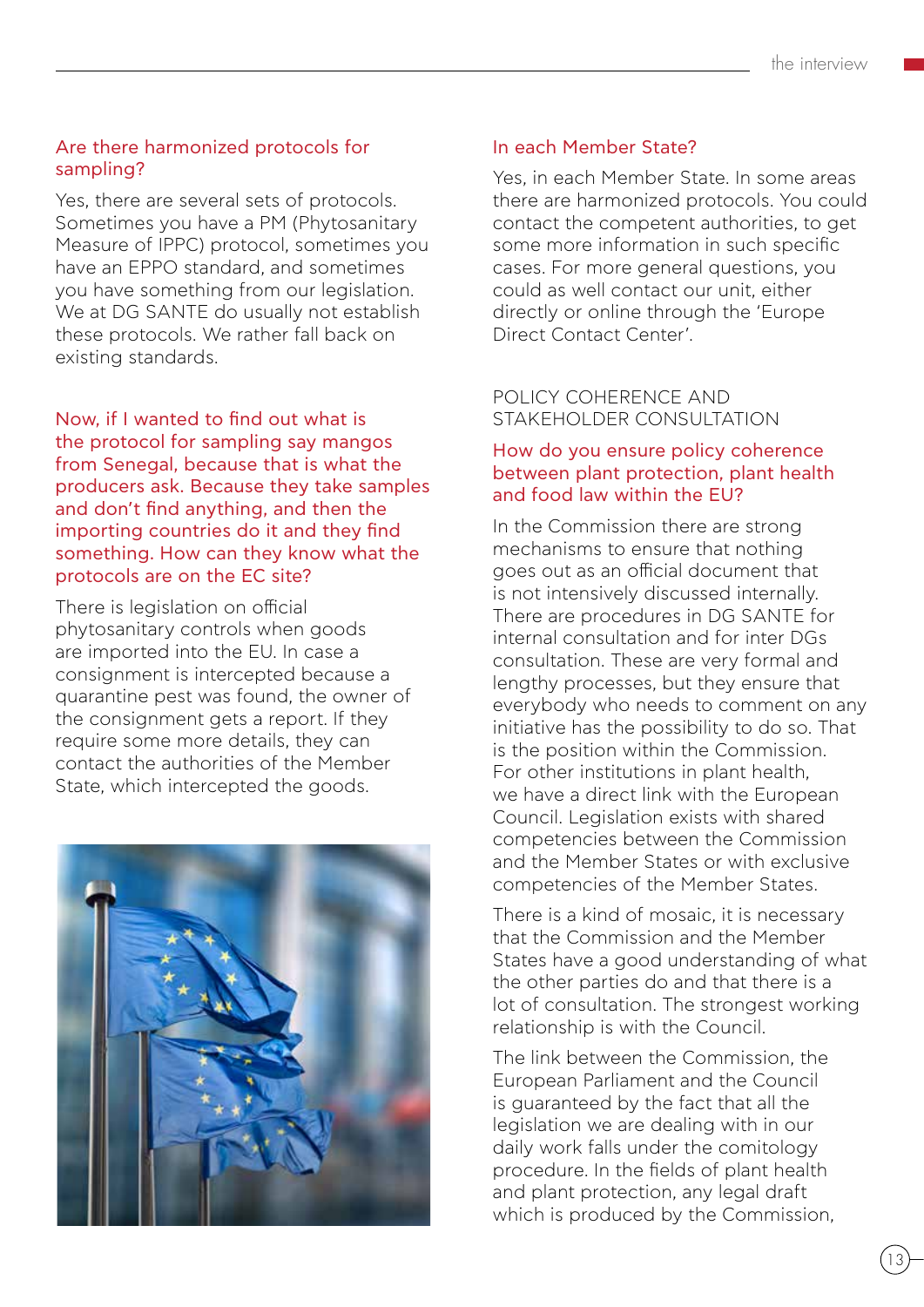| There is a kind of mosaic, it is |
|----------------------------------|
| necessary that the Commission    |
| and the Member States have a     |
| good understanding of what the   |
| other parties do and that there  |
| is a lot of consultation.        |
| The strongest working            |
| relationship is with the Council |

and which is not a basic act (which are submitted to the co-decision procedure and would be adopted by Council and European Parliament) but which is based on such a co-decision act, the so-called implementing and delegated decision is always discussed with the Standing Committee where all the Member States are represented. Before such an act may be adopted by the Commission, the European Parliament has the right of scrutiny. Once the proposal is adopted by the Standing Committee with a qualified majority, the European Parliament has the possibility to scrutinize whether the legal act is in line with basic legislation, as for this type of legislation, the Commission has delegated power from the co-legislators (Council and European Parliament) to adopt legislation.

#### How would you ensure that other stakeholders are heard in this process?

In DG SANTE we have a well-structured stakeholder dialogue. This dialogue is partly organized under the umbrella of the Better Regulation initiative, which applies to all DGs, and partly specific for DG SANTE. There are procedures where we listen to stakeholders by publishing draft documents and giving a public

comment deadline, and others, where we actively approach key stakeholders. For the latter approach, DG SANTE is hosting an advisory group, in which all our key stakeholders are represented as well as a number of action platforms on more specific topics. SANTE's key stakeholders come from NGOs, consumer organizations, producers, traders, and industry. They are kept aware of important initiatives, as well as of routine measures. Under the Better Regulation initiative, there is an obligation to organize stakeholder consultations for certain types of legal initiatives, where you must reach out to stakeholders and actively request their comments.

#### MAIN PRIORITIES AND CONCERNS FOR PLANT HEALTH IN DG SANTE

#### What are the main priorities and main concerns for the plant health unit in DG SANTE? What are you worried about?

Our main priorities include the implementation of the new legislation: we have the basic act Regulation No 2016/2031 which became fully applicable at the end of last year and we are still working out how to implement this legislation, to give advice to Member States and stakeholders, etc. And we work on the revision of some former Annexes of the legislation, for instance, the list of quarantine pest and the list of regulated non quarantine pests: all these long lists of pests which used to be annexes have formally to be transferred into new legislation for legal reasons, and we also try to update and revise them. That is one of our priorities now for the short time.

#### Is this one piece of legislation or several?

There are several. This is a new tendency in our legislation. In the past, you had one Directive with several Annexes where you found all the technical information.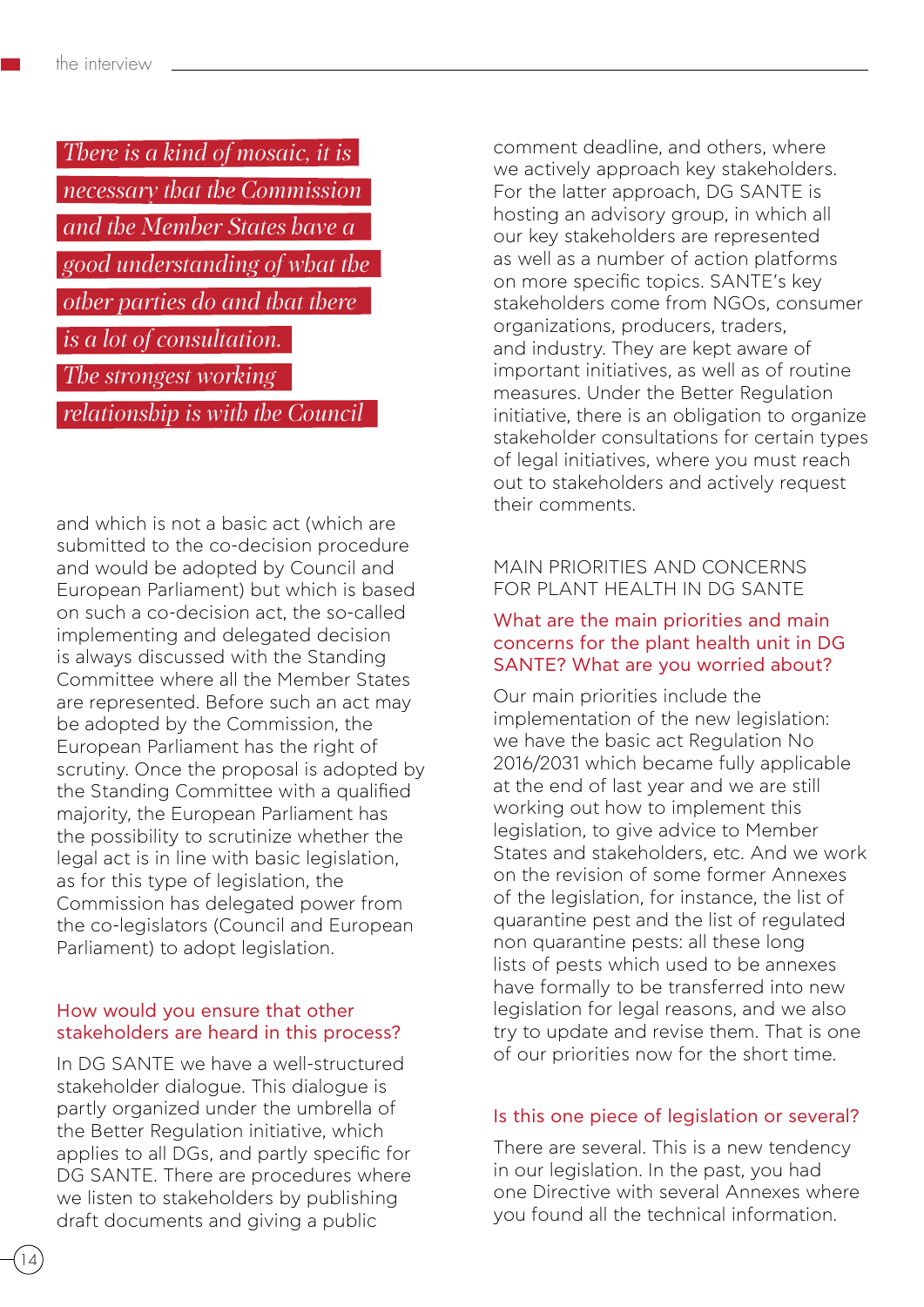

Nowadays, you have one basic regulation with the fundamental legal provisions and what used to be the annexes now become separate 'daughter' Regulations. In first instance, the provisions of the former Annexes were basically copied and pasted into a daughter Regulation. Now we revise them in terms of content and format. Because you have some incoherencies amongst different parts and different annexes in terms of format, but also on technical details or terminology. For instance: if you want to refer to all species of a genus do you use just the genus name, or do you use the genus name plus 'spp.'? For the sake of legal clarity, these issues should be addressed in the same way throughout one piece of legislation. but nowadays it is not, because these pieces of legislation grew historically and were drafted by different people without sufficiently checking for coherence and consistency.

The quarantine pest lists together with other lists of pests or plants are now in one separate Regulation. It is Regulation No 2019/2072. There you have different annexes, and annex 2 is the quarantine pests.

Other priorities which will remain are things like *Xylella (Xylella fastidiosa)* and the *pine wood nematode (Bursaphelenchus xylophilus)*. These still have an enormous dispersal power, and it is not clear whether we can stop them. But we did not give up so far.

What is important as well is the concept of high-risk plants and priority pests, which is laid down in the new legislation. but which did not exist before. We have now created legal provisions and we must explore now with trading partners how this will be handled in practice. High risk plants are not allowed to be introduced into the EU because they have an unusual high risk of being infested with quarantine pests. Trading partners and companies that want to export something to the EU have to submit a dossier through the competent authorities of the country in question in which they lay down how they make sure sanitary measures are met.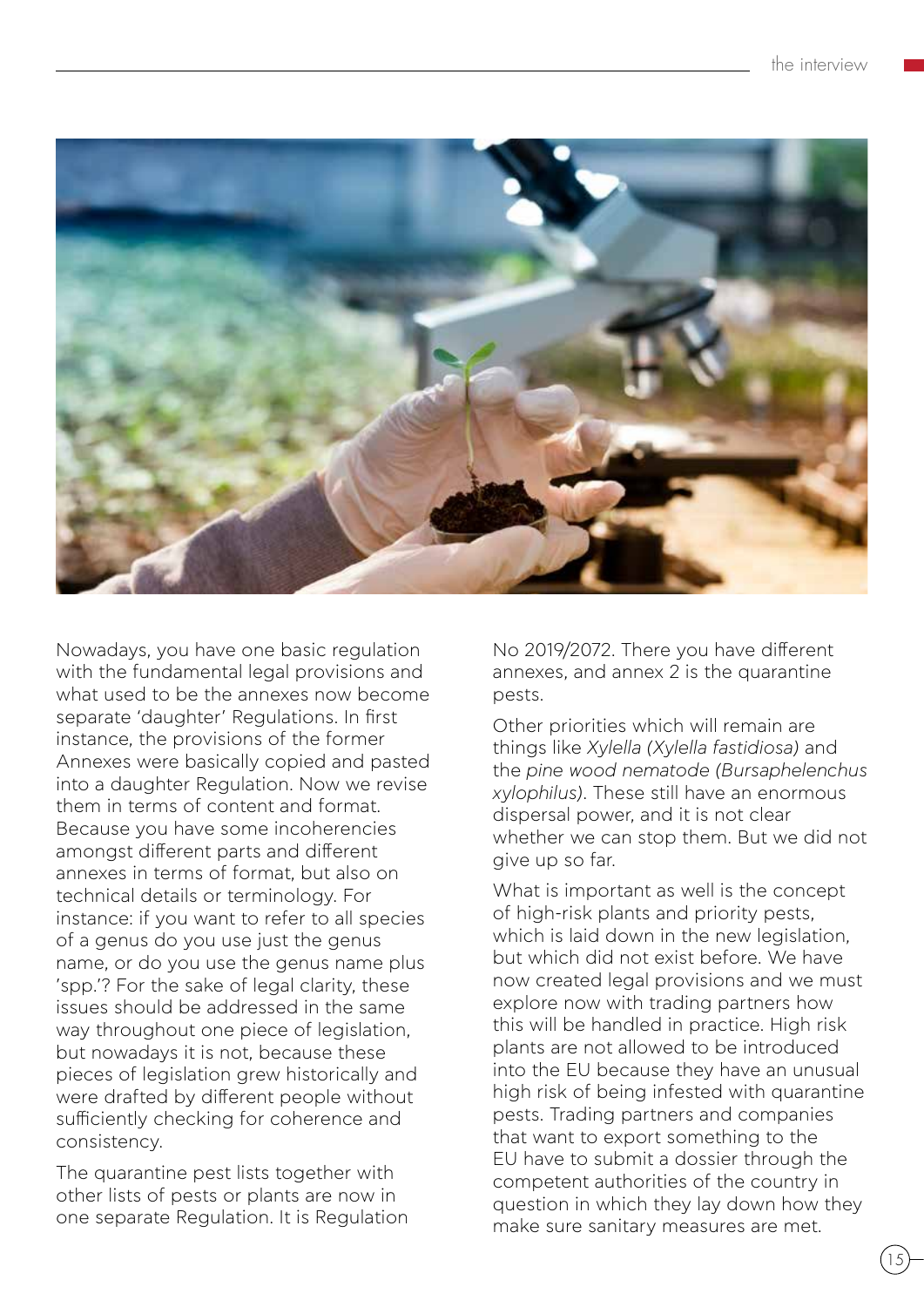#### Before you also had to guarantee the phytosanitary standard?

Yes, but now it is much more detailed. You must figure out the systems approach in the production of your plants before you export them to the EU. Before, the only option to be to put on the PC (phytosanitary certificate) was, that the material is "free from" certain pests. Although this means, that the exporting country is taking responsibility for such statement, misuse could not always be excluded, as for some plants there were high numbers of interceptions.

#### This is about high-risk plants. Now what about priority pests?

There are some quarantine pests, like *Xylella*, which are pests that need to be dealt with priority. An initial list of priority pests has been established already and further pests may be added, if it appears that they may form a particular threat.

In addition to that, there might be some new pests, which were not known before, or which were under the radar before, but which might need to be regulated under our legislation. In this process, the Commission is supported by EFSA who carries out assessment of pests which are potential candidates to become quarantine or regulated non-quarantine pests.

#### FRUIT FLY PROBLEMS AND FF-IPM

#### Focusing on the problem of fruit flies, how important do you think these pests are for the EU?

The worry on fruit flies is that, for one, we have several species among them which are highly dispersive, especially under the conditions of climate change. Second, many of them are not feeding just on one plant, but they are polyphagous which makes it much easier for them to establish in any new territory. They are at the same

*There might be a chance to eradicate very small populations in a very early stage. The example we have seen with Bactrocera in California, which has been eradicated and later on came back several times* 

time very damaging because many of them are quality pests, they deteriorate the quality of the fruit. The latter, if you wait for a few days, you have maggots in the fruit, and nobody wants to buy it. So, the damage potential is very high, because we also find them in high value crops. Fruit production in itself is very often a high value production. The last thing, it is quite difficult to determine, if it is a quarantine pest or not, so this may lead to discussions about introduction, so when you send back a consignment, the sender may start arguing that it is not a quarantine pest. So, these are the important points. And, as far as we see it, there is a big danger, that once these pests are established somewhere, you cannot eradicate them anymore. There might be a chance to eradicate very small populations in a very early stage. The example we have seen with *bactrocera* in California, you can claim that you eradicated it, but you can never be sure. It reappears magically out of nothing. So, this is a concern.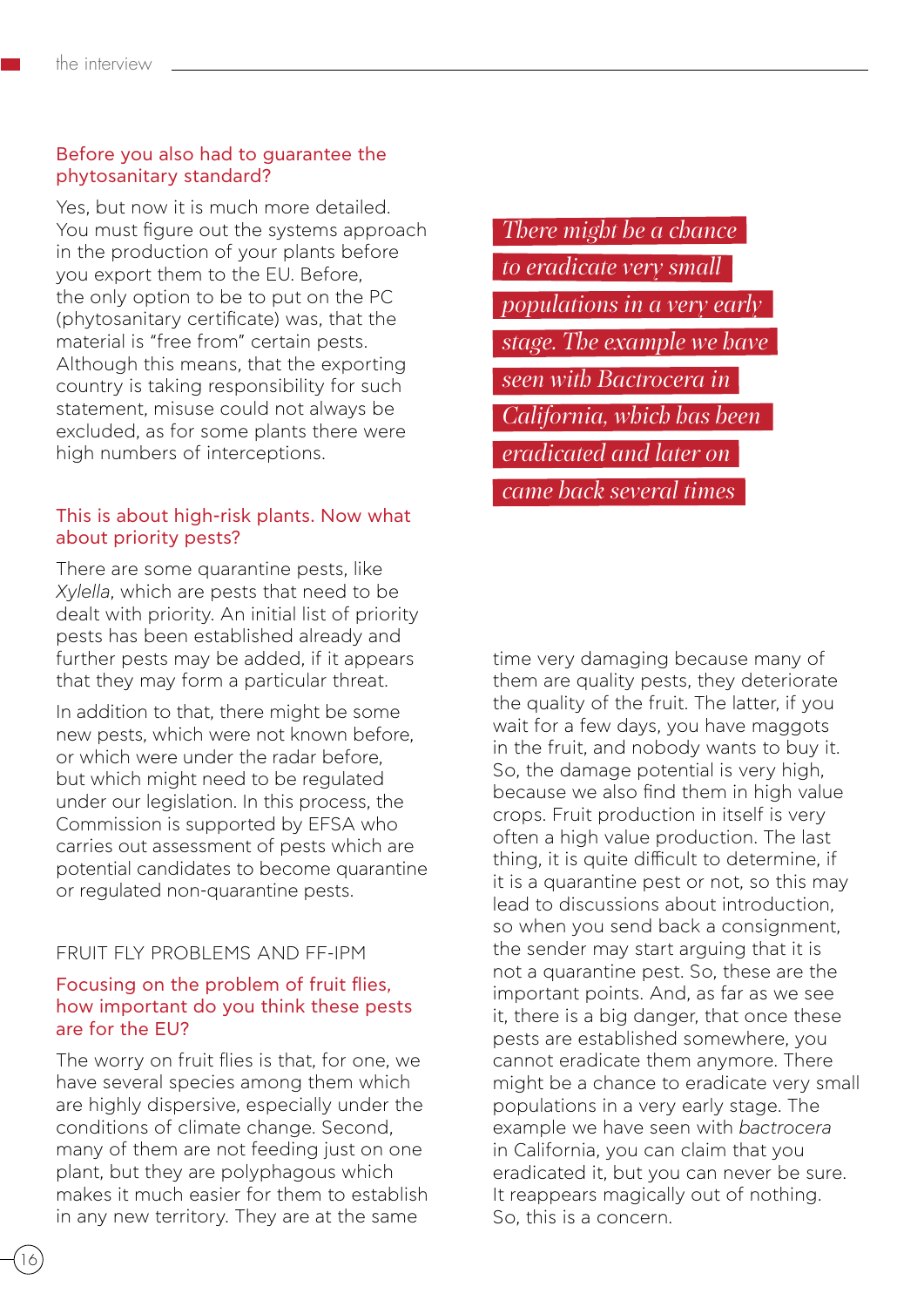#### How can the FF-IPM project contribute to improve plant health in general?

For me the most interesting elements in the FF IPM project are the new approaches, the new ideas, the development about trapping, e-trapping and detection and e-detection.

So, we expect that it will have the potential of a substantial impact on border control through the possibility to detection early at the border control posts or as early as possible in trade.

I remember once, I visited a retailer during an inspection and then you see fruit flies everywhere and then you hope there is no *Bactrocera dorsalis* between them. But if you had specific trapping methods, highly effective, automated trapping methods which will work independently and where you do not have change the traps every day that would be an enormous help.

Also as regards to species determination: there are various problems in determining the species, so it would be good to have more intelligent and electronic methods to do that. I have seen one study on mass trapping. That would be helpful for us to better judge how big the chance to achieve early eradication is. If you can immediately use mass trapping.

The other elements I have seen which are very interesting are based on the forecast tools, I think forecast tools are necessary for IPM. If you want to fully explore the possibility of IPM you need a forecast about what pests are expected to come or not. For managers and for decision makers it would be good to have forecast tools that would tell us for example, look this species will not establish in the next ten years, but after that, you must be more careful. This would be very important for us.

Also, the detection of low-density populations. As we do not know whether you can ever eradicate them after they

have established it will be crucial to have a high detection power to reliably detect low populations of fruit flies.

I found the idea of the virtual farm and the virtual farm toolbox something really intriguing. In its importance it goes beyond this project. Here I have the impression that we can already create test cases. In the FF IPM project, we could gain experience and see what works and what does not. Such things always need a lot of time in development. They look very easy when you start developing them, I still remember one thing that is GPS assisted ploughing or tilling, which looked extremely clever in the beginning but then it took 20 years before you really had results you could present to farmers which they would embark on.

This is a bit similar. The more we look into IPM and the more we say that IPM is the flagship for plant protection, the more we depend on the collaboration of the farmer. These methods challenge the willingness and the competency of farmers to work with new methods and this means that we are more and more depending on them. In the "good old times" it was enough to approve DDT and you "solved all the insect problems", but if you try to achieve good effects with IPM it requires much more. You need to involve much more layers and many more different groups in society.

*There are various problems in determining the species, so it would be good to have more intelligent and electronic methods to do that. I have seen one study on mass trapping*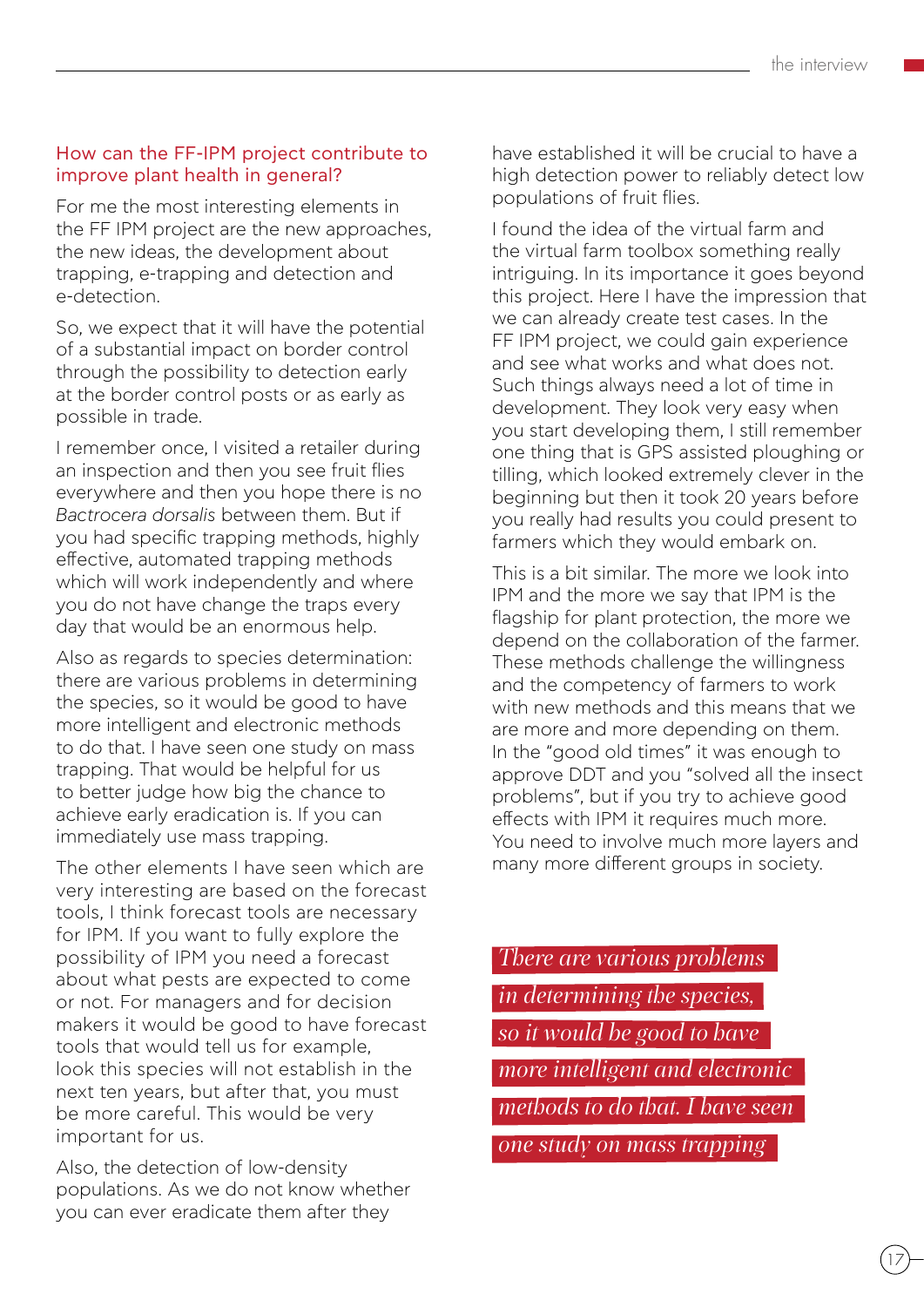

Climate change has emerged as the main global problem of our era. In Europe, all regions are vulnerable to climate change, but some will get affected more than others. Southern and Southeastern Europe will face the most adverse aftereffects related to the current situation.

The area is already experiencing a significant increase in remarkably high temperatures and a decrease in precipitation and river flows, which have increased the risk of more severe droughts, crop reduction, loss of biodiversity and forest fires. Changes in the distribution of climate-sensitive infectious diseases increase the threats to human health and life.

Changes in weather and seasonality have an impact on agricultural practices and cultivated species. New crops in new soils result in the transfer of pests and diseases to areas where they had not appeared before. Invasive pests, plants, or animals enter new areas threatening natural biodiversity.

FF-IPM is a project ready to join the #ClimateShot agenda decided at COP26. Since the initiation of the FF-IPM project (September 2019) the pressure of potential fruit fly invasion and dispersal is still high and increasing, and hence the developments of the project are increasingly relevant, with major contribution potential to the fruit producing systems in the EU and the fruit trading industry.

*One of our goals brought about by the implementation of FF-IPM strategies is to have a strong impact on restoring the "lost" biodiversity at the farm and at region level*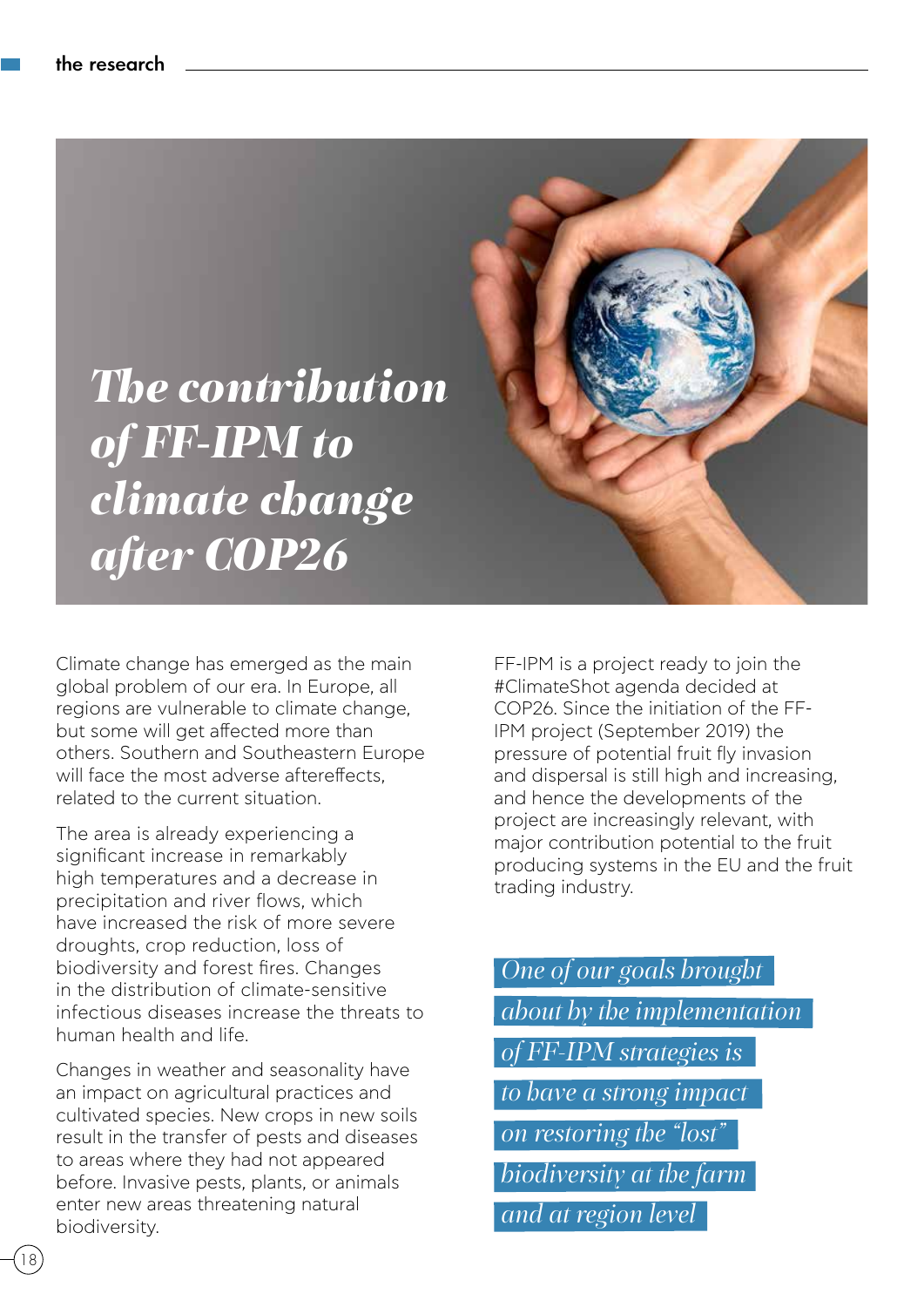How do we plan to help closing the innovation gap in agriculture and reach the 4 targets of the #ClimateShot race, as they were presented at the United Nations Climate Change Conference (COP26):

#### **TARGET 1 Reducing greenhouse gas emissions from agriculture**

FF-IPM aims to a new paradigm of pest management (OFF-Season approach) to determine the proper timing and place of the off-season interventions. The Integrated Pest Management tools we are testing (mass trapping with no pesticide use, biological control with nematodes, fungi, and ground predators) will contribute to sound management of fruit fly populations. The expected impact is a decrease in pesticide use which is linked with a strong percentage of gas emissions (30% of emissions comes from agriculture).

#### **TARGET 2 Improving productivity and the incomes of those who work in agriculture**

Our fruit fly surveillance proposal (e-traps with real time capturing and generating data) minimizes the surveillance costs in the field by 15%. Our ecological managing strategies at local and regional scale are meant to help farmers on taking quicker decisions, leading to faster actions which will ultimately result in lower costs and lower crop losses. At the EU level, we aim on reducing the response time of the Member States and the relevant authorities in case of an invasion event by an exotic fruit fly. These combined efforts will prevent and mitigate the negative impact of fruit fly invasions.

A more long-term achievement of the FF-IPM surveillance proposal in the health of farmers, farm workers, urban inhabitants and fresh fruit consumers is interlinked with the minimizing pesticide utilization. The expected high reduction

in pesticide use to control Cc (*Ceratitis capitata*) will diminish chronic and acute health problems of these groups, and by reducing health issues, more productivity of the farmers and farm workers themselves can be achieved.

#### **TARGET 3 Strengthening the resilience of farmers to climate change, especially women, youth and marginalized groups**

The impact of the FF-IPM project on generating new knowledge for fruit flies is already substantial. We have been generating regarding the overwintering of fruit flies in different EU countries, and thus we contribute to having a better understanding of their capability to survive the long and cold winters of central European countries. By helping farmers to gain more knowledge and tools, we can help them be more resilient to climate change.

#### **TARGET 4 Increasing biodiversity, improving soil health and strengthening efforts in water conservation**

The IPM tools that we are developing will minimize pesticide utilization and residues on the crops. On the other hand, it will have a positive effect on the biodiversity in agrosystems and surrounding natural ecosystems. In this direction we are providing experimental data on the OFF-Season efficiency of different nematode strains and the entomopathogenic fungi *Bauveria bassiana*. One of our goals brought about by the implementation of FF-IPM strategies is to have a strong impact on restoring the "lost" biodiversity at the farm and at region level, including biological control agents, pollinators and non target arthropods

Recent experiments by the coordination of the FF-IPM project in the ENPI-Med project fruitflynet ([http://fruitflynet.aua.gr\)](http://fruitflynet.aua.gr) have shown that dwelling arthropods recover relatively fast following reduction of pesticide use.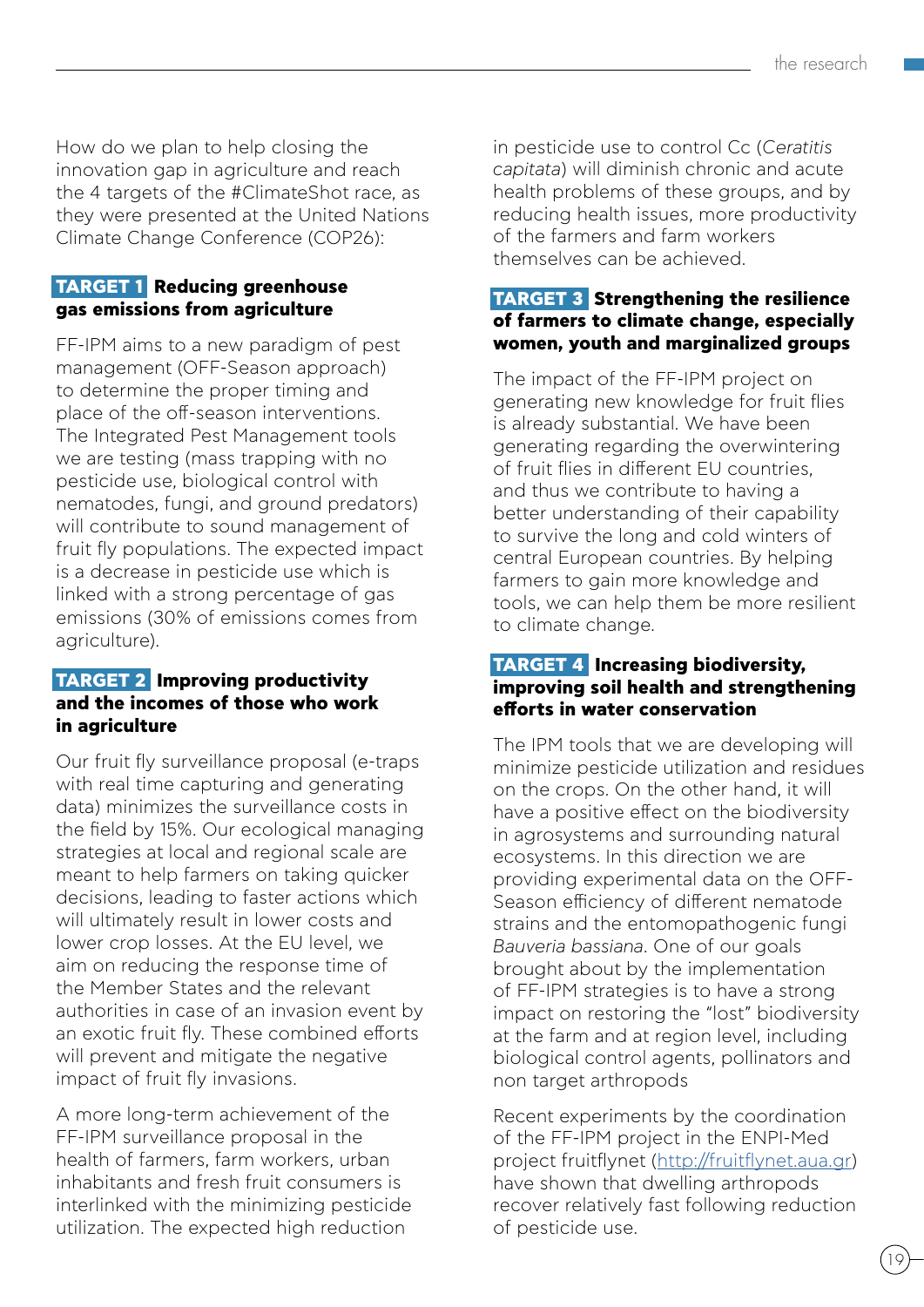# news update



# **Fruit fly detection (e-trap)**

The FF-IPM project recently achieved another milestone, the deployment of an early detection tool in a European port of entry. Specifically, the e-trap developed by the Agricultural Research Organization (ARO) of Israel was installed in the port of Thessaloniki, Greece, at the end of last year, with the active involvement of Dr. Ifoulis and Dr. Makridou of the Regional Plant Protection Authority of Thessaloniki. During the installment of the e-trap, Dr. Ifoulis mentioned that "it is very challenging to detect fruit-fly activity at ports of entry and a real time system like the e-trap has the potential to be an effective tool in fruit-fly detection"

Interacting closely with regional authorities and working with and for our project stakeholders, we expect to further advance the tool and explore its use in Israel and other EU countries. In this direction, e-traps have been assembled and shipped to all participant partners and the algorithm for automated recognition of fruit flies has been improved. The e-traps have been evaluated and validated in five *N. Papadopoulos, A. Ifoulis, Ε. Makridou* participant counties, under field conditions.

#### **WEBINAR**

# **Modern tools for Integrated Management, in the new Era of Plant Protection**

On the 19th of January 2022, FF-IPM coorganized and participated in a webinar along with two sister projects, OPTIMA and SuperPests. The webinar was structured in two sections. During the morning section, Prof. Nikos T. Papadopoulos made a presentation of the FF-IPM project and explained its targets, the managing strategies, and the results so far. He also

mentioned the first project research output/ service, the "Key important fruit flies EU" an electronic multi-entry identification key for fruit flies in the form of a mobile app.

The afternoon session of the webinar was of parallel, specialized seminars of each project. During the FF-IPM's seminar which was entitled "Fruit fly trapping & surveillance" David Nestel from ARO, Andrea Sciarretta from UNIMOL (both important partners of the project) and David João Horta Lopes from the University of Azores, presented the known and the emerging technologies and strategies related to trapping and surveillance, providing experimental and working data, real case studies and more.

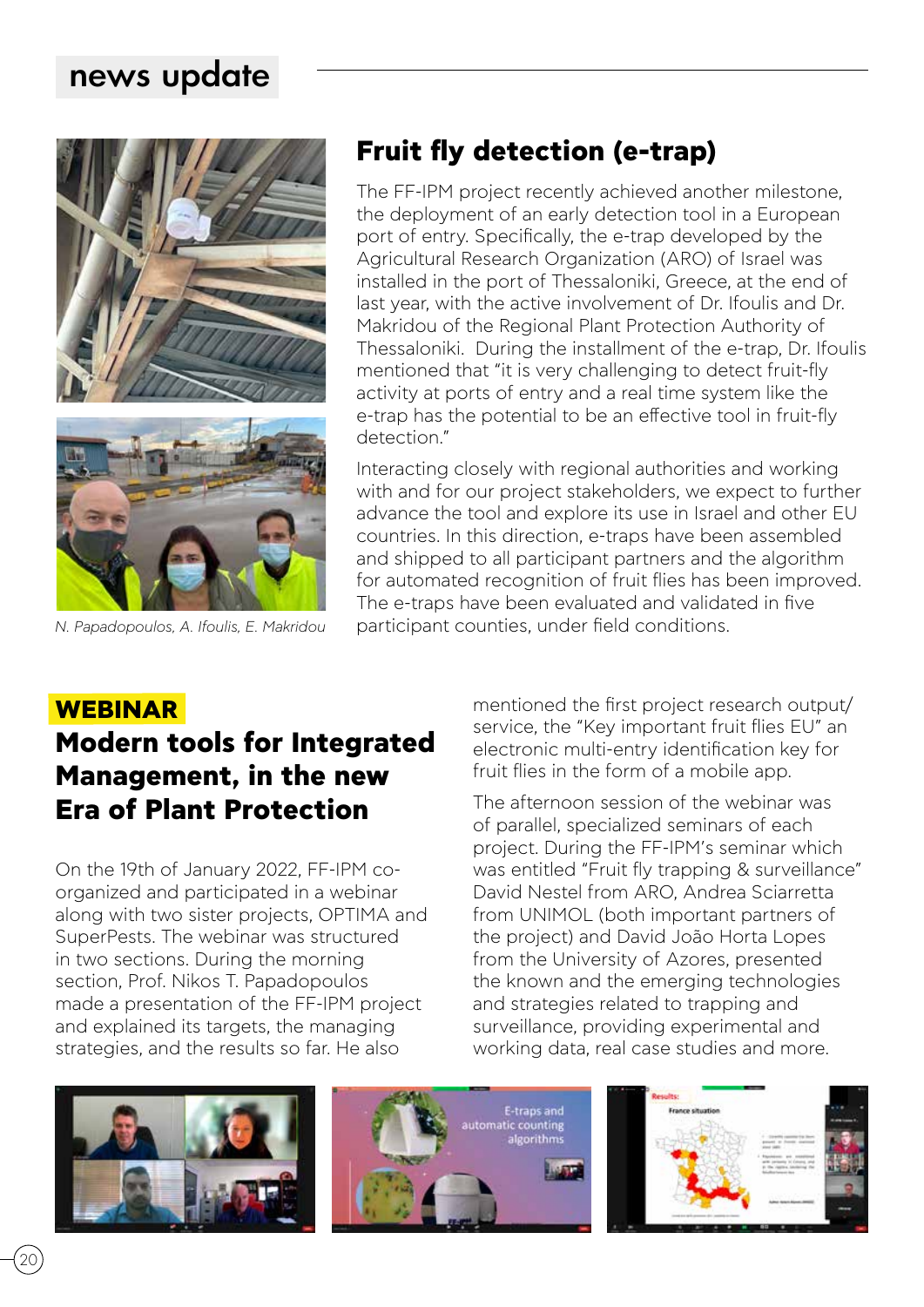# **2 years FF-IPM:**

## **The progress during the 2nd year**

#### **2020-2021: The technical milestones and achievements of FF-IPM**

- Report of the host status of fruitlets of apple, peach and citrus species for *Ceratitis capitata*
- **O** Improved and tested Delta and McPhail e-traps
- **O** Technical documentation for application of lure and kill as OF-Season IPM tools
- **O** Draft documentation of prototype Virtual-Farm DSS tool
- **O** Initial version of FF-IPM management platform fully functional

# **2020-2021: The impact of FF-IPM**

#### **Drivers of pest emergence**

- Novel data on plastic and adaptive response of three FF species to abiotic stress have been generated.
- Data on overwintering already considered by modelers
- Climex, Dymex and Pest on farm modelling has been advanced covering the whole spatial continuum
- Climate change scenarios can be addressed considering the above modelling approaches

#### **Prevention, detection and control tools**

- Progress of spatial modelling provides the foundation for the development of a "Pan-European FF Alert system"
- Progress on e-nose system development and the ID tools that have been advanced contribute to improve FF interception in EU ports of entry
- Progress on e-trap and image recognition algorithm development contribute to advance the FF detection approaches

#### **Sound solution for pest management**

- The virtual farm DSS has been advanced
- The overwintering drivers of Cc in several pilot sites has been determined.
- The off-season performance of various IPM tools have been determined.
- All the above provide the foundation for the development of the OFF-Season management approach.

#### **Reduction of economic, social & environmental losses**

E-trap development and advances in spatial modelling suggest that the expected 15% reduction in surveillance cost can be achieved

#### **Support EU plant health policies**

- The already established network of major stakeholders (NPPO, EPPO, IAEA, EFSA) assures the smooth delivery of the FF-IPM generated knowledge to policy implementing authorities
- Already developed risk maps based on Climex modelling can be used by policy implementing authorities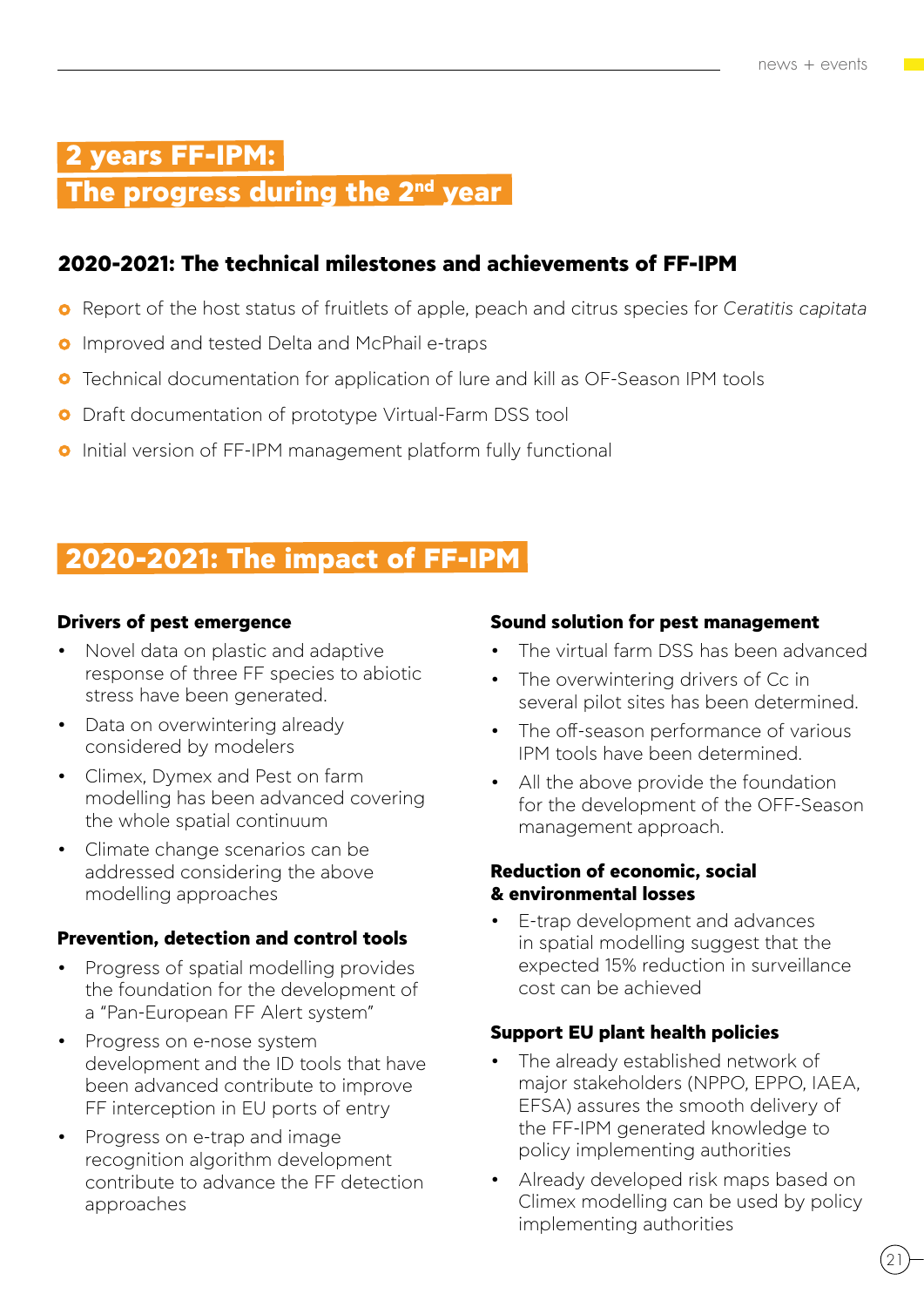# **FF-IPM presentation at the 15th Slovenian Conference on Plant Protection with International Participation**

From Tuesday, March 1, 2022, until Wednesday, March 2, 2022 the 15th Slovenian Conference on Plant Protection with International Participation took place in the Grand Hotel Bernardin Congress Center in Portorož, Slovenia. The conference of the Plant Protection Association of Slovenia is the most important event of Slovenian experts in the field of plant protection.

The presentation of Prof. Nikos T. Papadopoulos was entitled "Addressing invasive pests in European fruit production systems". Read the abstract below:

Biological invasions are currently, considered one of the main concerns affecting national and regional economies, ecosystems functions, sustainable production of agricultural goods, pesticide use, conservation and epidemiology of vector borne diseases. Despite intense efforts within the European Union to impose, support and coordinate the implementation of actions to address invasive pests, there is an increasing record of invasion events and a rather slow and often unsuccessful response. Fruit and vegetable production systems are amongst the most vulnerable to invasion, mainly because of fresh commodities trading and the human mobility that results in dispersion of propagules in long distances.

Bringing true fruit flies as a model system, the Horizon 2020 funded project FF-IPM "In-silico boosted, pest prevention and off-season focused IPM against new and emerging fruit flies" tackles all phases of invasion (arrival, establishment,



naturalization, and dispersion) and generates novel tools and approaches to enhance stakeholders' capacity to predict invasion risk, intercept, and detect invasive species, and apply novel, ecologically friendly management approaches. Novel e-nose systems to intercept fruit fly infested fruits in cargo shipments, as well as electronic traps and advanced detection and surveillance systems have been developed. Thorough climatic and population modelling that estimates establishment risk at a spatial and temporal continuum for three fruit fly species have been generated. Last but not least, computer assisted Integrated Pest Management (IPM) strategies for off and on season implementation are currently pilot tested. Bringing concepts, approaches, and developments of the FF-IPM project as a "live example" the current paper discusses the weaknesses of the European system to deal with ongoing invasion events and the opportunities to establish a more efficient preparedness strategy against biological invasions in fruit producing systems.